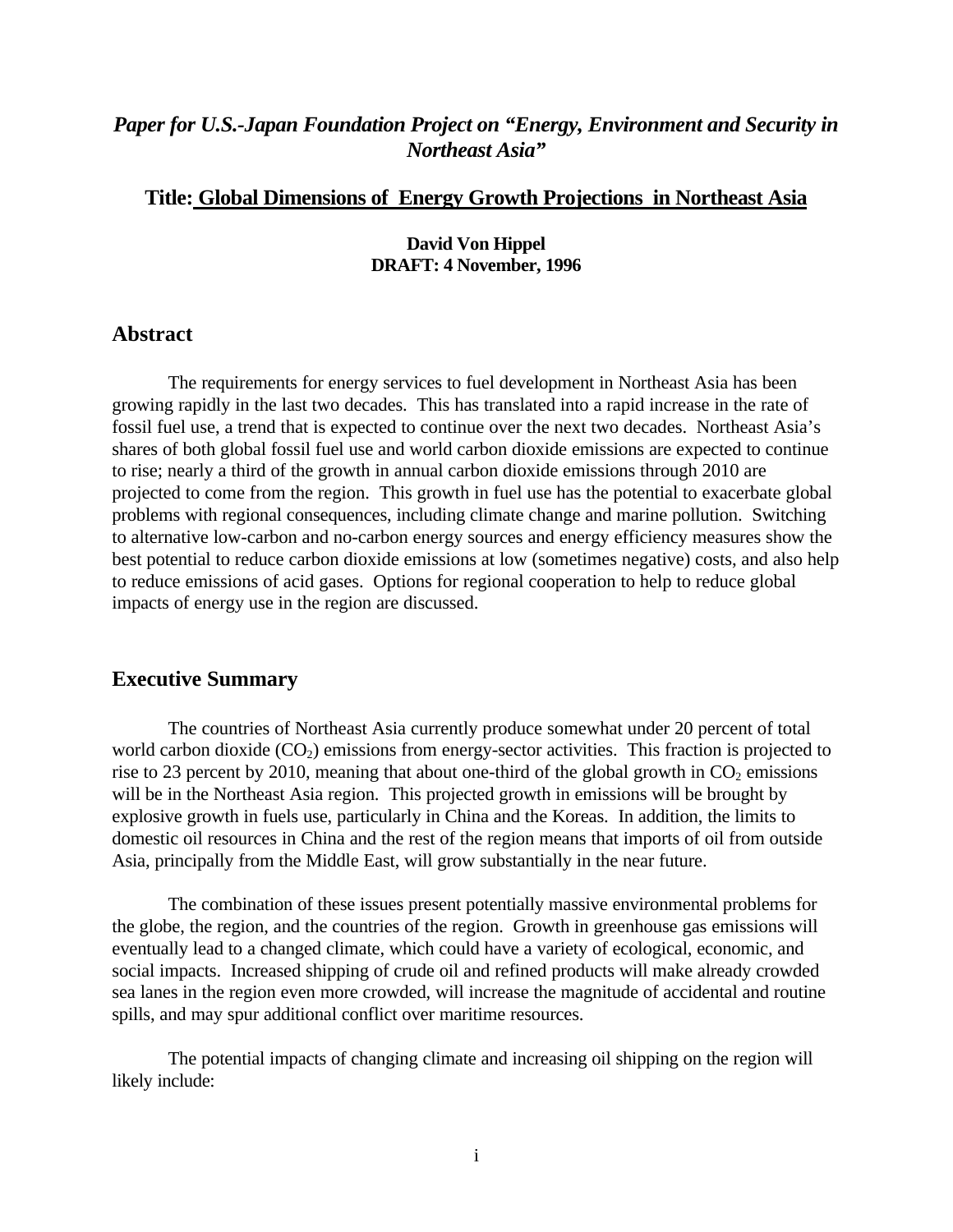- **Changes in average temperatures**. Average temperatures will likely rise in most areas of the region, although changes will vary considerably from place to place and from season to season. Temperature increases are likely to be most pronounced in inland areas, in the northern parts of the region, and in the late fall and early winter.
- **Rising sea levels and related impacts** are likely to affect the densely populated coastal plains of the region the most. A few centimeters of sea level rise can cause many meters of inundation of coastal land, and can increase the salinity of estuaries and groundwater. In addition, the impacts of climate change-induced sea level rise will exacerbate existing problems of land subsidence (due, for example, to excessive groundwater pumping) that exist in many places in the region.
- Changes in **precipitation and in the frequency and severity of storms** will put further stress on an already overburdened emergency response system in the region. High population densities and existing environmental problems make the region more vulnerable to storms and storm-related flooding.
- Changes in the **distribution of ecosystems** will result in a decrease in biodiversity, and a decrease in the availability of the environmental services that ecosystems provide. Desertification could be accelerated in some areas, and the health of forest will likely be adversely affected.
- Increased oil shipping increases the probability of greater **routine and catastrophic oil spills**, which cause damage to marine life (including species critical to food supply and export earnings).
- Increased **tanker traffic** and increased **competition for imported oil** may strain political relations between neighboring countries of the region.

In addition to these changes, climate change impacts may interact with the impacts of acid rain to cause additional problems. For example, forests already under stress by acid precipitation will have even more difficulty adjusting to the impacts of climate change.

A number of different options exist for reducing greenhouse gas emissions in the countries of the region. Focusing on the energy sector, the key classes of options are fuel-switching, energy efficiency measures, and carbon capture and sequestration. Fuel-switching measures involve changing from consumption of a higher-carbon fuel to a low- or no-carbon fuel. Examples are switching from coal or oil products to natural gas or to fuels derived from biomass, or to hydro-, solar-, wind-, or nuclear-generated electricity. Fuel-switching measures are available for virtually all economic sectors. Energy efficiency measures allow the delivery of an energy **service** (for example, a cooked meal, a kilometer of travel, or a tonne of steel production) with less fuel than was required before the efficiency measure was implemented. Energy efficiency measures are also applicable in virtually all economic sectors. Both fuel-switching and energy-efficiency measures are attractive means of concurrently reducing both  $CO_2$  and  $SO_x/NO_x$  (oxides of sulfur and nitrogen) emissions at affordable (sometimes negative) costs.

Carbon dioxide capture and sequestration can be accomplished in a number of ways. The most commonly proposed methods of capture focus on the reaction of  $CO<sub>2</sub>$  with a chemical of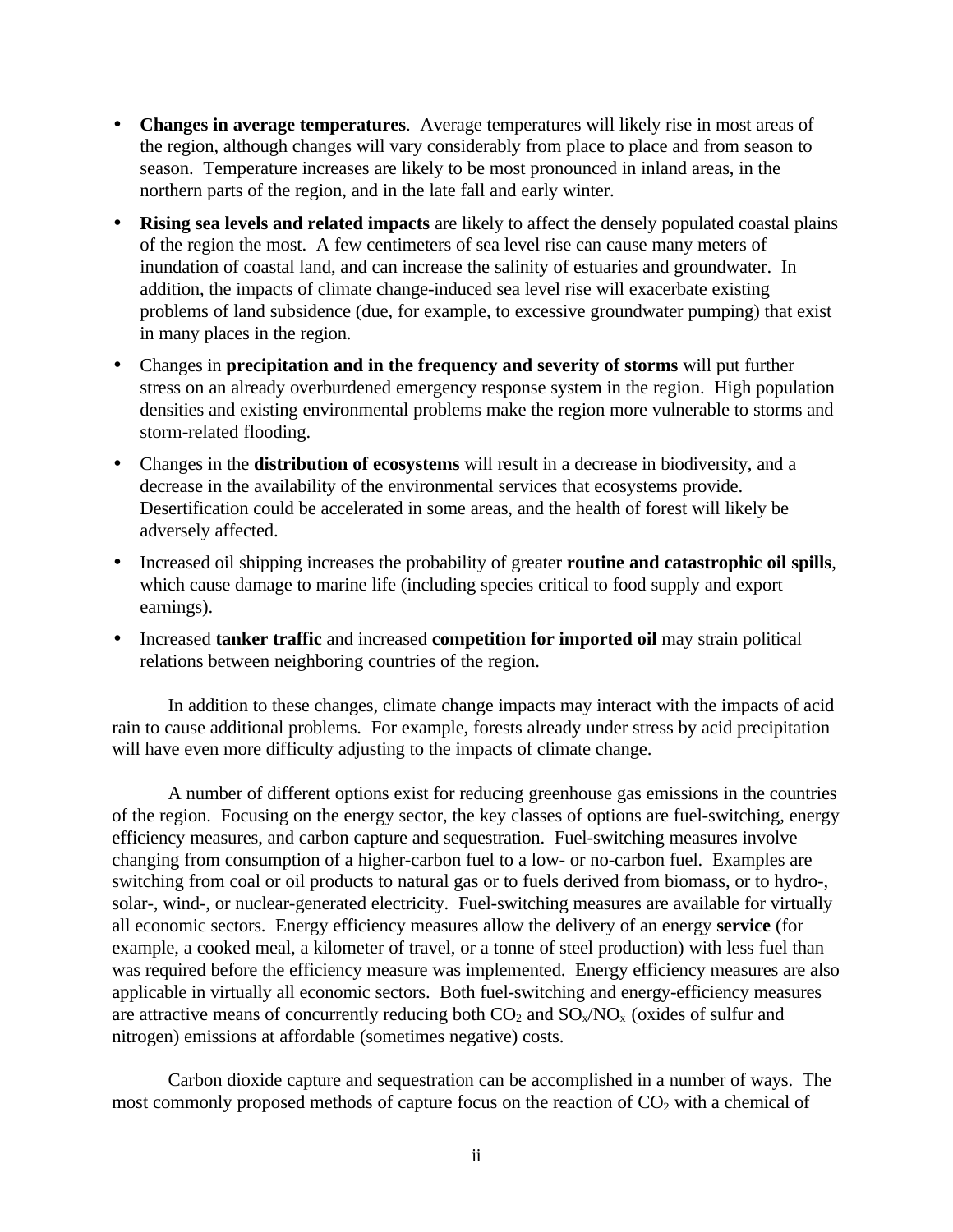some type followed by releasing the  $CO<sub>2</sub>$  into storage (in geological formations, saline groundwater, or the deep ocean) and regenerating the chemical reactant. These methods are generally costly, are practical only for large installations (power plants, for example) and may result in increases in  $SO_x$  and  $NO_x$  emissions. Methods of converting carbon-rich fuels such as coal into low-carbon gases are under development, and could produce low-carbon fuels for energy uses in the industrial, commercial, and residential sectors as well as the utility sector.

Implementing even the most attractive  $CO<sub>2</sub>$ -reduction measures in the countries of the region will require that more developed nations (the United States, Japan, South Korea, and Chinese Taipei, for example) help to provide financing, technology, and training to the rapidly growing developing nations of the region (China, and potentially North Korea and Mongolia). The goal of this cooperation should be to assist the developing nations in building their energy sector "right the first time", that is, in an environmentally sustainable fashion. Some of the different possibilities for collaboration between the countries include:

- **Technology transfer**, which can be facilitated through promotion of joint ventures and licensing agreements, providing information and general training to government officials, provide specific information and training to local actors, providing funding for demonstration projects, and supporting the formation and strengthening of key government agencies.
- Provide ongoing assistance in **planning for development** in disciplines including urban planning, transport planning, energy planning, environmental restoration and conservation, pollution control, telecommunications, and industrial infrastructure.
- Assist with **intra-regional planning for disaster prevention/response**, and maintenance of ecosystems
- Promote **agreements on trade policies** that will assure the orderly sharing of resources such as sea lanes and ensure that all of the countries of the region have equal and open access to fuels markets.

Specific undertakings that the United States and Japan could use to catalyze regional collaborations like those noted above include:

- Create a **clearinghouse** for summary and detailed **information on GHG reduction measures**.
- **Create (or strengthen) a trade liaison to promote the transfer of appropriate technologies**.
- **Lead by example** in accepting and enforcing goals of emission reduction.
- Promote and assist in **applications that demonstrate promising technologies**
- Strengthen support for **basic and applied research** on energy efficiency and renewable technologies.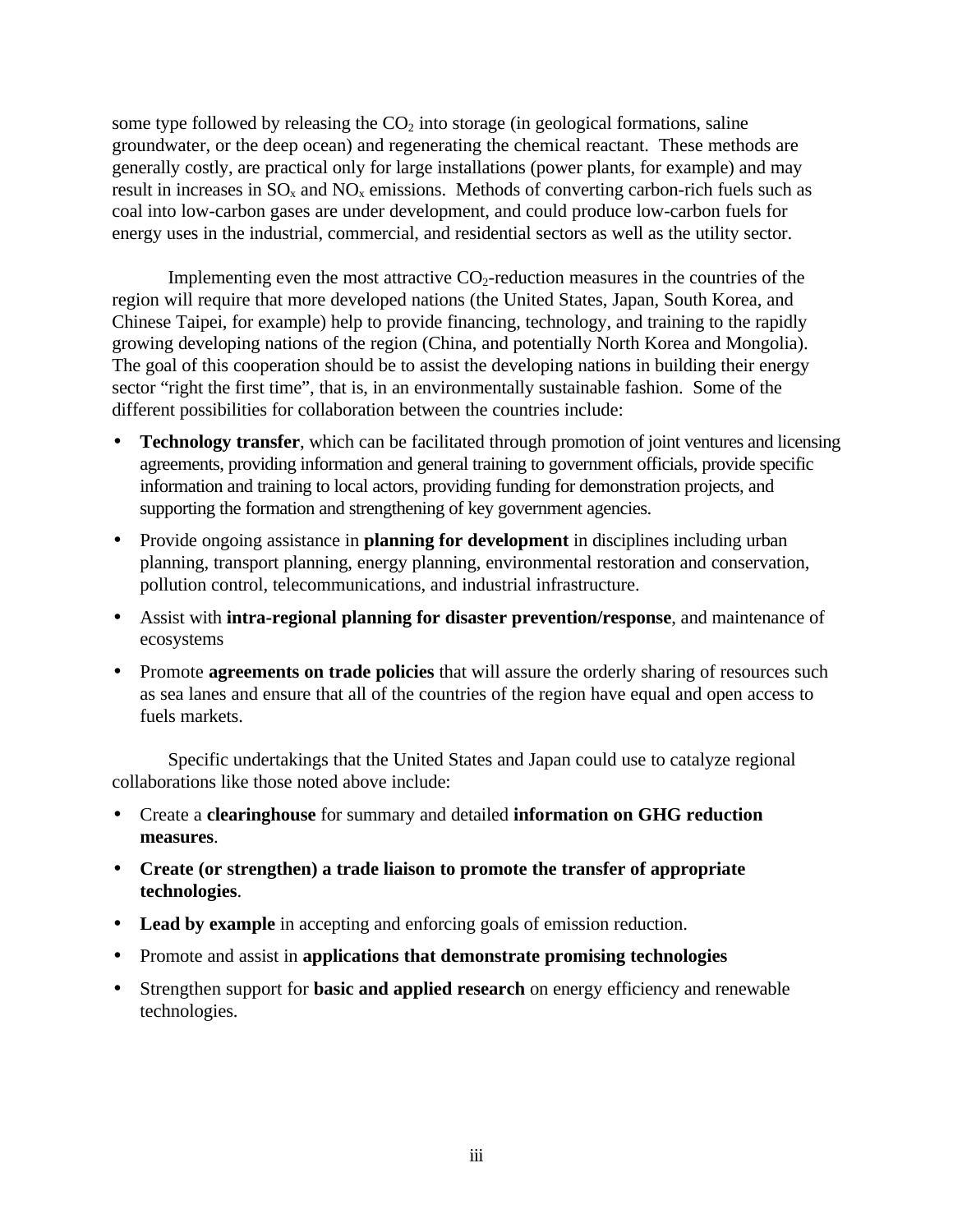# **TABLE OF CONTENTS**

| 2. IMPACT OF GROWTH IN FUELS CONSUMPTION IN NORTHEAST ASIA ON THE GLOBAL                                                                                                                                                                                                                                        |  |
|-----------------------------------------------------------------------------------------------------------------------------------------------------------------------------------------------------------------------------------------------------------------------------------------------------------------|--|
|                                                                                                                                                                                                                                                                                                                 |  |
| 2.2. POTENTIAL IMPACT OF INCREASED FOSSIL FUEL CONSUMPTION IN NORTHEAST ASIA ON THE MARINE                                                                                                                                                                                                                      |  |
| 2.3. POTENTIAL IMPACTS OF ENERGY DEMAND GROWTH IN NORTHEAST ASIA ON CAPITAL MARKETS 7                                                                                                                                                                                                                           |  |
|                                                                                                                                                                                                                                                                                                                 |  |
| 3.1.3. Change in the amount and timing of precipitation, and of the frequency, and severity of storms  9                                                                                                                                                                                                        |  |
|                                                                                                                                                                                                                                                                                                                 |  |
| 3.2. POTENTIAL INTERACTION OF REGIONAL AND GLOBAL ENVIRONMENTAL PROBLEMS 10                                                                                                                                                                                                                                     |  |
| 3.3. INTERACTION OF CLIMATE CHANGE AND MARINE POLLUTION IMPACTS WITH EXISTING HUMAN PROBLEMS IN                                                                                                                                                                                                                 |  |
| <b>4. POTENTIAL SYNERGIES: CURBING ACID RAIN WHILE CURBING GREENHOUSE GAS</b>                                                                                                                                                                                                                                   |  |
| 4.2. ACID GAS REDUCTION MEASURES WITH NEUTRAL OR NEGATIVE IMPACTS ON GHG EMISSIONS 13<br>4.4. SUMMARY—EVALUATION OF MEASURES THAT REDUCE GHG AND/OR ACID GAS EMISSIONS  16                                                                                                                                      |  |
| 5. PROMISING AREAS AND INITIATIVES FOR UNITED STATES-JAPAN AND REGIONAL                                                                                                                                                                                                                                         |  |
| 5.2.3. Intra-regional planning for disaster prevention/response, and maintenance of ecosystems 20<br>5.3. UNITED STATES-JAPAN AND REGIONAL INITIATIVES TO HELP MITIGATE THE IMPACTS OF EXPANDED FUELS USE<br>5.4. SELECTED ONGOING JOINT IMPLEMENTATION INITIATIVES, AND UNITED STATES AND JAPANESE POLICIES ON |  |
| <b>ANNEX A:</b><br><b>COMPARISON OF SELECTED PROJECTIONS OF ENERGY SUPPLY AND DEMAND</b>                                                                                                                                                                                                                        |  |

## **ANNEX B: WORKPAPERS DETAILING COST-EFFECTIVENESS CALCULATIONS AND ASSUMPTIONS FOR CO2 EMISSIONS REDUCTION**

**AND CARBON EMISSIONS IN NORTHEAST ASIA**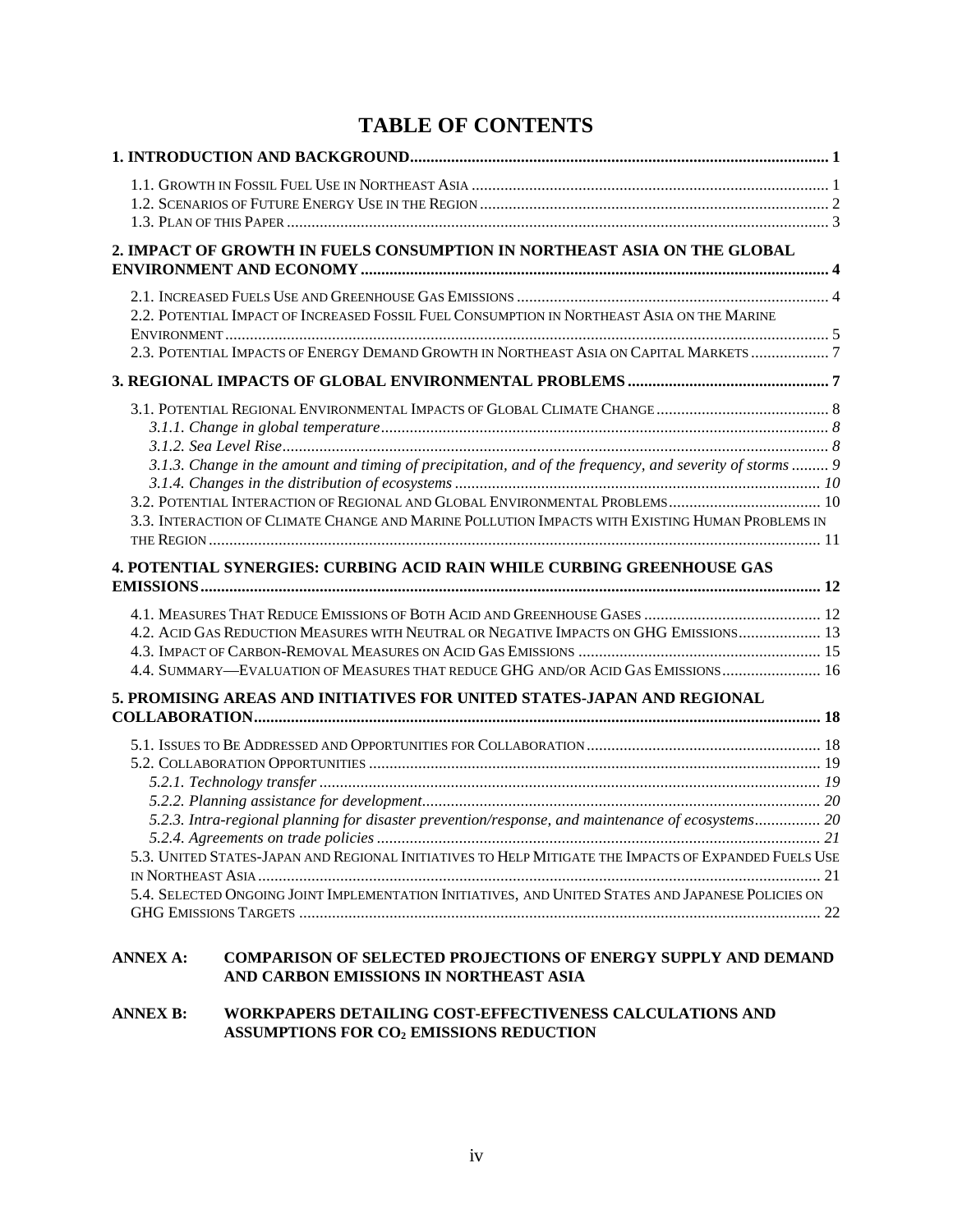## **1. Introduction and Background**

<u>.</u>

Recent economic growth in the Asia-Pacific region in general, and in Northeast Asia in particular, has been spectacular. Along with this growth has come a vast expansion in the need for energy services, and an expansion in the demand for the fuels that help to supply these services. Future projections suggest that the growth of fossil fuel use in Northeast Asia, and in China in particular, is likely to not only have major consequences for local and regional pollution—as detailed in other background papers in this set—but will have global dimensions as well. Rapidly increasing growth of fossil fuel use will have ramifications for global energy and capital markets, and will have profound impacts on global greenhouse gas emissions as well. Conversely, the changing global climate may have impacts on the regional environment and regional political relations. Substantial regional and international cooperation will be required to allow Northeast Asia to realize its development goals without jeopardizing the regional and global environment.

#### 1.1. Growth in Fossil Fuel Use in Northeast Asia

Table 1-1 presents the current pattern of commercial fuel use in the countries of Northeast Asia by type of fuel<sup>1, 2, 3, a</sup>. The countries of Northeast Asia consumed slightly under 20 percent of the world's supply of commercial fuels in 1995, including about 17.5 percent of the petroleum products, 4.5 percent of the natural gas, and more than a third—almost 37 percent—of the world's coal. The sectoral breakdown of fuels demand in several of the countries of the region(as of 1992) is shown in Figure 1-1<sup>4, 5, 6, 7</sup>. Here the industrial sector fraction of fuels demand is greater in the less developed countries—China and North Korea—than in Japan and South Korea. Conversely, energy demand in the transportation sector makes up a significantly smaller portion of total energy use in China and North Korea. Both North Korea and China consumed approximately 1.2 tonnes of oil equivalent (toe) of end-use fuels per capita in 1990 and 1992 (respectively), while South Korea used 2.2 toe per capita, and Japan used 2.6 toe per capita $^8$ .

The major point here is that energy use in Asia—particularly in China and North Korea, would seem to have substantial "room to grow" before it reaches the levels currently maintained by Japan and other developed nations. The consumption of transport services, which Chinese and North Koreans currently use very lightly, is one of the key areas that is bound to grow, with—in all probability—a significant increase in transport energy use.

<sup>&</sup>lt;sup>a</sup> As noted, figures in this table are for 1995 for all countries except Hong Kong, Mongolia, and North Korea. 1995 fuels use in Hong Kong and Mongolia was probably somewhat higher than the 1992 values shown, while energy consumption in North Korea was probably less than the 1990 estimate in the table.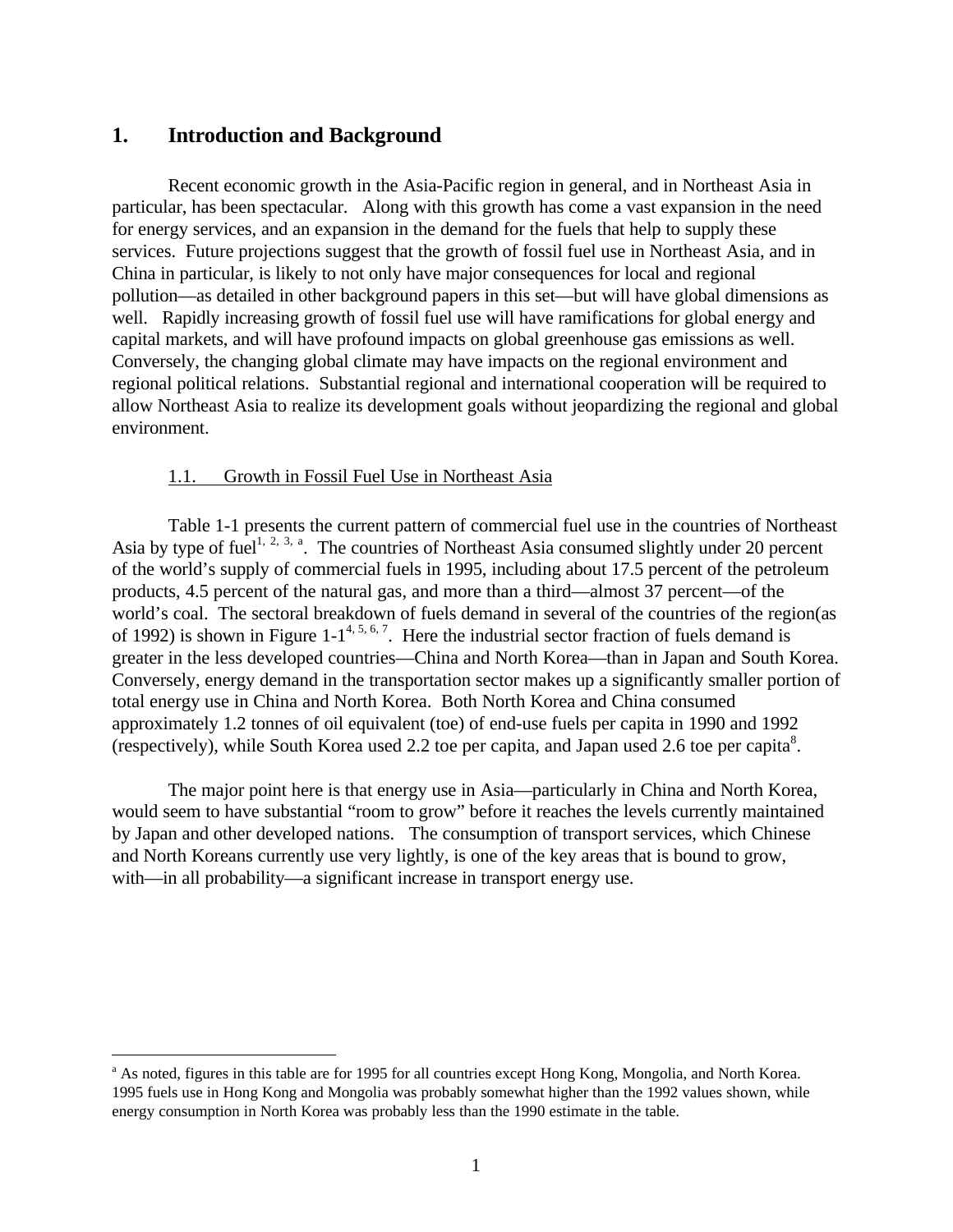|                                   | Energy Use in Northeast Asia and the World, 1995*<br>Unit: Million tonnes of Oil Equivalent |                |         |                |          |         |                       |                 |
|-----------------------------------|---------------------------------------------------------------------------------------------|----------------|---------|----------------|----------|---------|-----------------------|-----------------|
|                                   | Oil                                                                                         | <b>Natural</b> | Coal    | <b>Nuclear</b> | Hydro-   | Total   | <b>Fraction</b>       | <b>Fraction</b> |
| <b>Country</b>                    |                                                                                             | <b>Gas</b>     |         | <b>Energy</b>  | electric |         | lof NE Asia  of World |                 |
| China                             | 157.5                                                                                       | 15.8           | 640.3   | 3.3            | 16.2     | 833.1   | 52.4%                 | 10.2%           |
| <b>Chinese Taipei</b>             | 35.4                                                                                        | 3.9            | 17.0    | 9.1            | 0.8      | 66.1    | 4.2%                  | 0.8%            |
| <b>Hong Kong</b>                  | 4.2                                                                                         |                | 5.5     |                |          | 9.7     | 0.6%                  | 0.1%            |
| Japan                             | 267.3                                                                                       | 55.0           | 85.9    | 74.3           | 7.7      | 490.2   | 30.9%                 | 6.0%            |
| Mongolia                          | 0.6                                                                                         |                | 1.9     |                |          | 2.5     | 0.2%                  | 0.0%            |
| <b>North Korea</b>                | 3.5                                                                                         | ٠              | 32.4    |                | 5.7      | 38.1    | 2.4%                  | 0.5%            |
| <b>South Korea</b>                | 94.8                                                                                        | 9.2            | 27.3    | 17.3           | 0.5      | 149.0   | 9.4%                  | 1.8%            |
| <b>Total Northeast Asia</b>       | 563.3                                                                                       | 83.9           | 810.3   | 104.0          | 30.9     | 1,588.8 | 100.0%                | 19.5%           |
| <b>INE Asia Fraction of World</b> | 17.5%                                                                                       | 4.5%           | 36.7%   | 17.4%          | 14.2%    | 19.5%   |                       |                 |
| <b>Total Rest of World</b>        | 2,663.6                                                                                     | 1,799.7        | 1.400.4 | 492.4          | 187.6    | 6.547.0 |                       | 80.5%           |
| <b>ITOTAL WORLD</b>               | 3.226.9                                                                                     | 1.883.6        | 2.210.7 | 596.4          | 218.5    | 8,135.8 |                       | $100.0\%$       |

### *TABLE 1-1: FUELS CONSUMPTION IN NORTHEAST ASIA AND THE WORLD*

\*1995 figures from BP World Energy Statistics except for Hong Kong and Mongolia (1992 figures from UN) and

North Korea (1990 figures from Von Hippel and Hayes, 1995). See endnotes for full references.

## *FIGURE 1-1: SECTORAL BREAKDOWN OF COMMERCIAL FUELS CONSUMPTION IN FOUR COUNTRIES OF NORTHEAST ASIA*



#### 1.2. Scenarios of Future Energy Use in the Region

Table 1-2 provides an overview of the results of country-level scenarios of future energy use from several different groups<sup>9</sup>. In each case, the table shows the average annual growth rate of primary<sup>b</sup> commercial<sup>c</sup> energy use from the early 1990's (scenario base years vary among

<sup>&</sup>lt;sup>b</sup><br><sup>b</sup> Primary energy use includes fuel used in conversion and transformation processes such as coal cleaning, electricity generation, and oil refining.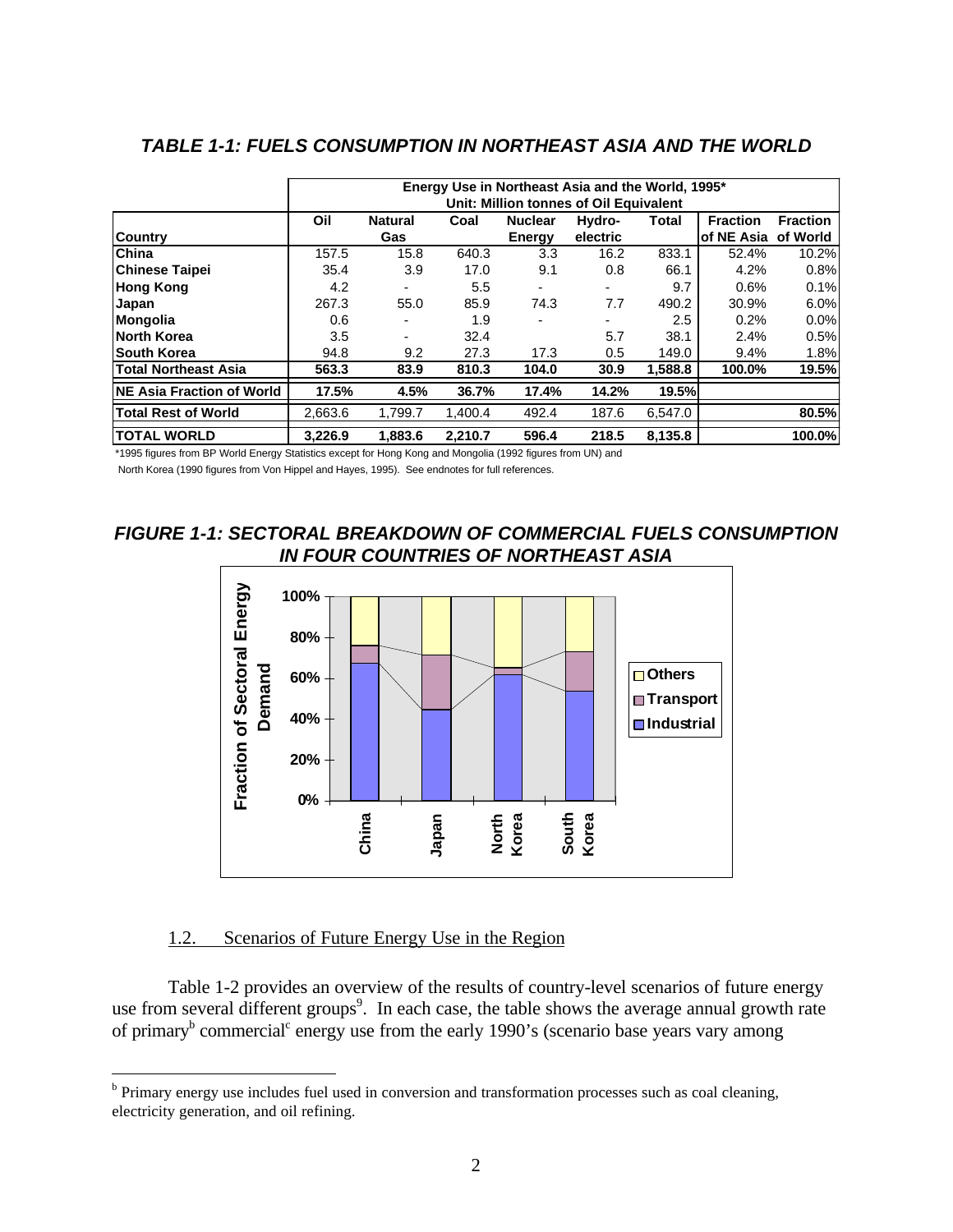groups) to 2010. In each case the "Base", "Business as Usual", or "Reference" scenario prepared by each group is reported<sup>d</sup>. Annex A presents a more detailed compendium and comparison of these results, with results by country, fuel, and scenario source.

## *TABLE 1-2: PROJECTIONS OF PRIMARY COMMERCIAL FUEL USE IN NORTHEAST ASIA: ANNUAL AVERAGE GROWTH RATES FROM THE EARLY 1990'S THROUGH 2010<sup>e</sup>*

|                                         | Country |                  |             |       |            |
|-----------------------------------------|---------|------------------|-------------|-------|------------|
|                                         |         | Ch. Taipei/      |             |       |            |
| <b>Source of Projection</b>             | China   | <b>Hong Kong</b> | <b>DPRK</b> | Japan | <b>ROK</b> |
| <b>CCICED</b>                           | 3.88%   |                  |             |       |            |
| <b>East-West Center</b>                 | 3.63%   |                  |             |       |            |
| Institute of Energy Economics, Japan    | 4.64%   | 3.96%            |             | 1.22% | 4.68%      |
| Korea Energy Economics Institute        |         |                  |             |       | 5.91%      |
| <b>RAINS-Asia</b>                       | 4.54%   | 4.18%            | 5.33%       | 1.83% | 4.98%      |
| US DOE EIA International Energy Outlook | 4.49%   |                  |             | 1.91% |            |
| World Bank                              | 4.50%   |                  |             |       |            |

Although the results of these scenarios vary somewhat, the overall pattern of strong growth in primary fuels use—in the range of 4 to 5 percent per year for all countries except Japan—is uniform. At this growth rate, energy use in the countries of the region (with the exception of Japan) will rise by about 120 percent of today's level by just the year 2010. As most of this fuel will continue to be fossil-derived, the increase in greenhouse gas (GHG) emissions from the countries are significant enough to merit extreme global concern, in addition to the ramifications for acid rain (as described in other papers in this series).

Another key aspect of the projected growth in fuels use in Northeast Asia is the shift in the patterns of fuel use, imports, and exports in the region. Of particular concern is the projected shift of China over the next two decades from being a small net exporter of oil in 1992 to being a very large net importer, with oil import needs second only to Japan in the region, and significantly greater overall oil demand. This shift, as emphasized by Fujime (IEEJ) and Fesharaki et al (East-West Center) in their respective scenarios<sup>10</sup>, will (together with flat production and growth in domestic consumption in the Asian countries now exporting oil—especially Indonesia) shift the focus of regional imports to the Middle East, increase competition for crude, and increase the pressure on oil transport infrastructure, including sea lanes used by tankers.

### 1.3. Plan of this Paper

 $\overline{a}$ 

The brief examples presented above underscore both the current and future importance of the Northeast Asia region in the overall structure of global energy demand and, in all probability, with regard to global environmental problems. The remainder of this document presents

<sup>&</sup>lt;sup>c</sup> That is, excluding those fuels that are typically not (at present) formally traded in international markets, such as biomass for domestic cooking.

<sup>&</sup>lt;sup>d</sup> In many, but not all cases, more than one scenario was prepared by the sources cited.

e "Ch. Taipei/Hong Kong" is Chinese Taipei and Hong Kong combined. See endnote for sources used for this table.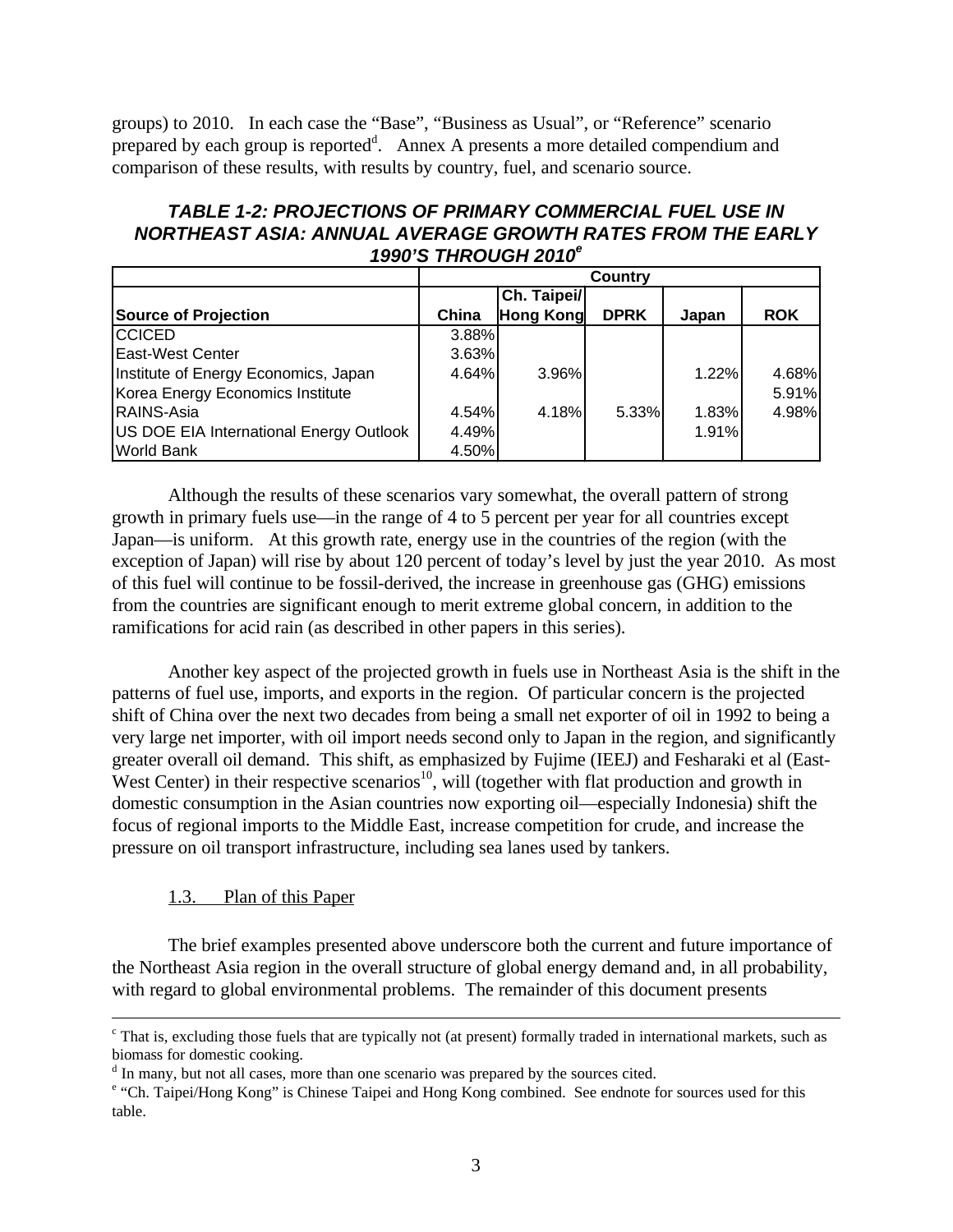overviews of some of the global issues on which the region will have an impact—as well as regional impacts of global problems, and explores some of the opportunities for mitigating some of these environmental impacts.

- **Section 2** presents an overview of the major global issue facing the energy sector in Northeast Asia: greenhouse gas emissions and their impacts. Section 2 includes a brief summary of regional greenhouse gas emissions (present and future), and a comparison with emissions estimates and projections for the rest of world. Some of the implications of the increase in fossil fuel use in Northeast Asia for global greenhouse gas emissions and GHG stabilization targets are noted.
- **Section 3** provides a summary of some of the potential regional impacts of global problems, and of the interaction of global problems with regional environmental problems such as acid precipitation and other trans-boundary pollution, with cross-border human migration, natural disasters, and changing local climates (including desertification).
- In a follow-on to an earlier paper in this series ("Technological Alternatives to Reduce Acid Gas and Related Emissions from Energy-Sector Activities in Northeast Asia"), **Section 4** explores potential synergies between measures to curb acid rain and measures that would help to reduce GHG emissions and the impacts of climate change.
- The final part of this paper, **Section 5**, suggests fertile areas for regional and international collaboration, and potential mechanisms and initiatives that could be pursued in these areas.

# **2. Impact of Growth in Fuels Consumption in Northeast Asia on the Global Environment and Economy**

#### 2.1. Increased Fuels Use and Greenhouse Gas Emissions

The current and projected growth in energy use in Northeast Asia, particularly in a "Business-as-Usual" world, means that the region will play an extremely important role in either exacerbating or reducing the impacts of global climate change. Scientific consensus is that increasing concentrations of greenhouse gases in the atmosphere, prominently including carbon dioxide and methane emitted by fossil fuels combustion, will cause global climate to change in the next several decades, if such changes have not already occurred<sup>11</sup>. The impacts of climate change will vary widely across the globe, but those countries with the largest, least affluent populations per unit land area will likely be among the most vulnerable. China and North Korea, therefore, face somewhat of a dilemma. Development is necessary in both human and political terms, but one of the impacts of development is likely to be increased greenhouse gas emissions, which puts those countries (and the globe) at risk from the impacts of climate change.

Figure 2-1 shows a comparison of one set of greenhouse gas emissions projections for Northeast Asia as compared with projections for the rest of the world. In 1980, the countries of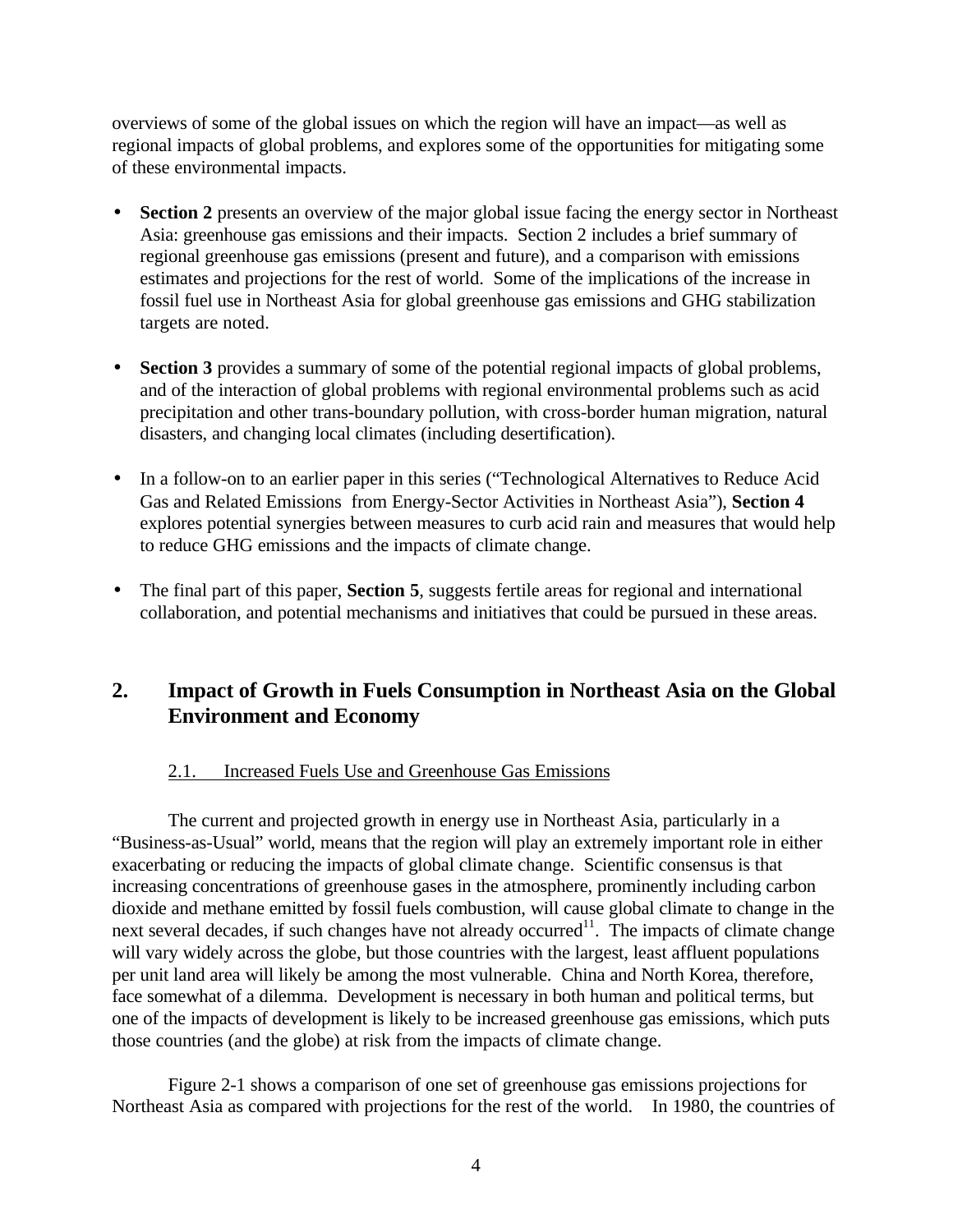Northeast Asia accounted for just under 15 percent of the world's total carbon emissions. By 1992, the fraction had grown to nearly 20 percent. By 2010, based on projections by Fujime, carbon dioxide emissions from the region will be 23 percent of the global total, reaching a level nearly double that of 1992. This means that the region will have contributed nearly one-third of the total growth in global carbon emissions between 1980 and  $2010^{12}$ . Annex A (page 7) provides estimates of historical and future GHG emissions by country for Northeast Asia.



Although the process of climate stabilization is one that will of necessity take the better part of a century if not more, an increase like that shown above in only the next two decades will make stabilization that much harder to achieve<sup>f</sup>. Managing the growth in fossil fuel use in Northeast Asia is therefore one of the keys in reaching GHG stabilization targets as soon as possible.

#### 2.2. Potential Impact of Increased Fossil Fuel Consumption in Northeast Asia on the Marine Environment

Increased use of fuels in Northeast Asia and Asia generally is likely to affect the global marine environment. As noted above, oil imports by China alone are projected to reach 132 million tonnes of oil equivalent (Mtoe) per year by 2010, and net imports to the Asian APEC region as a whole are expected to rise from about 75 Mtoe in 1992 to 432 Mtoe in 2010, an increase of nearly 500 percent. What this means is that much more oil will be on the high seas, traveling to Asian countries from exporting nations that are increasingly in the Middle East. Fesharaki et al<sup>13</sup> estimate that 95 percent of crude oil imports to Asia and the Pacific will come from the Middle East by 2010, as compared with 70 percent in 1993. This vast potential increase in tanker traffic brings with it potential for increased marine oil pollution from both routine and accidental spills.

<sup>&</sup>lt;sup>f</sup> The emissions scenario shown here is, furthermore, lower than some of the other business-as-usual energy use scenarios prepared by different researchers. (See Table 1-2.)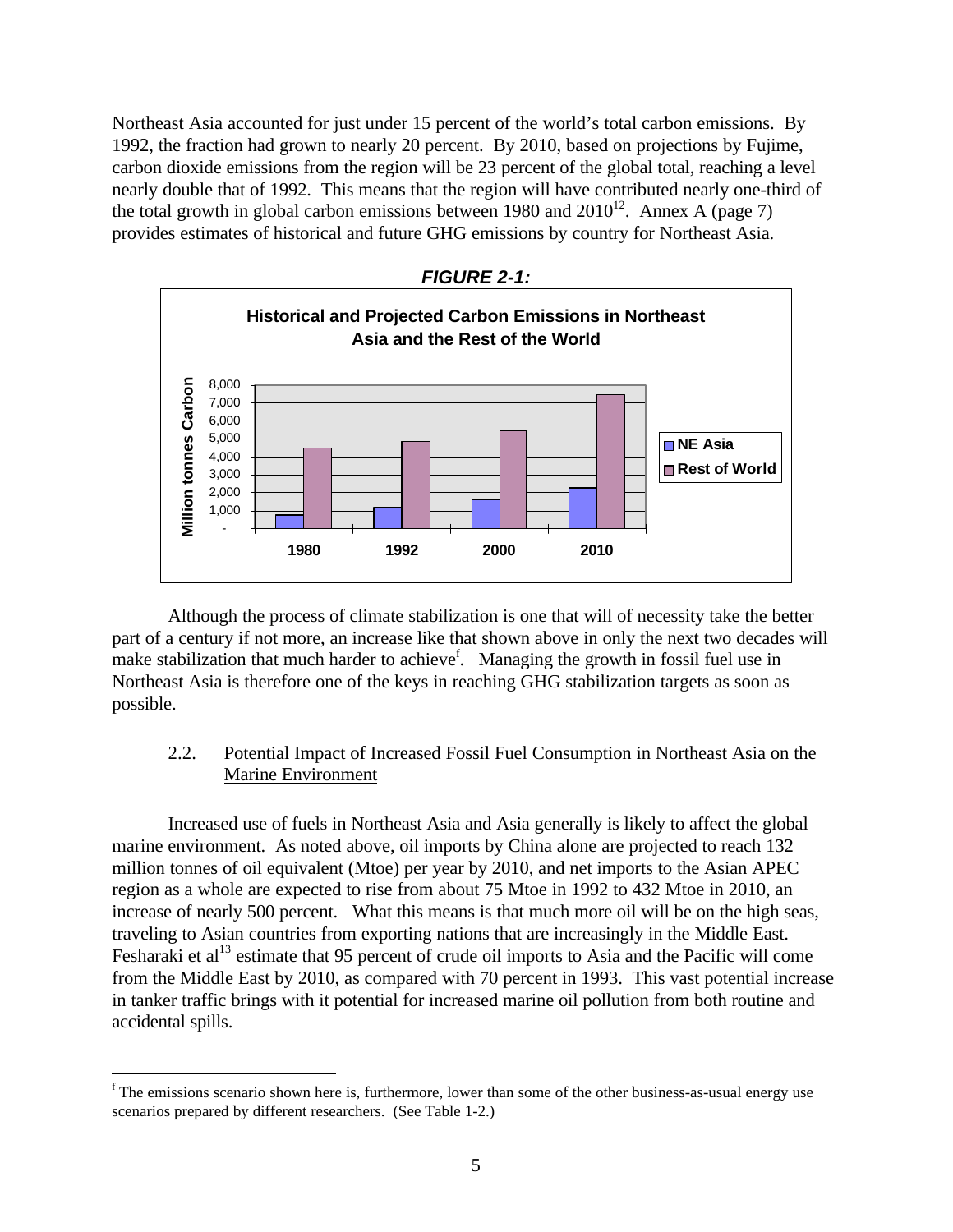The most visible and prevalent example of direct spillage of energy products into oceans is that of "oil spills". Crude oil and refined products spill during routine operation of offshore oil rigs, from oil tanker filling and off-loading operations, during the cleaning of tankers, as spillage from other (non-tanker) ships that use petroleum fuels, and as a result of leakage from undersea pipelines, as well as during less frequent but better-publicized oil tanker accidents and "blowouts"<sup>g</sup> at offshore oil platforms. Table 2-1 provides estimates of the current sources and magnitude of marine oil pollution. Of the sources listed, marine transportation, including oil tanker traffic, is estimated to be the largest single source.

Oil spills are toxic to many forms of marine life, as well as fouling beaches and affecting other ecosystems and man-made installations along the shoreline. Oil floating on the ocean's surface can coat marine birds, making them unable to fly, reducing the insulating properties of their feathers (so that they can no longer stay warm), and usually eventually killing them. Oil spills disrupt the food chain by killing phytoplankton and zooplankton<sup>h</sup> at or near the oceans surface. This is important throughout the world, but nowhere more than in Asia, with its high population densities and where so many people A) live in coastal areas, and B) depend on marine products for food and livelihood. Food chain disruptions that reduce yields (or usable yields) of fish and shellfish put an additional burden on a regional food production system that is already operating with little capacity to spare.

*TABLE 2-1: SOURCES OF PETROLEUM HYDROCARBONS IN THE MARINE ENVIRONMENT (MILLIONS OF TONNES ANNUALLY)<sup>14</sup>*

| Source                                     | Probable Range | <b>Best Estimate</b> |
|--------------------------------------------|----------------|----------------------|
| <b>Natural Sources</b>                     | $0.025 - 2.5$  | 0.25                 |
| Atmospheric Pollution                      | $0.05 - 0.5$   | 0.3                  |
| Marine Transportation                      | $1.00 - 2.60$  | 1.45                 |
| Offshore Petroleum Production              | $0.04 - 0.06$  | 0.05                 |
| Municipal and Industrial Wastes and Runoff | $0.585 - 3.21$ | 1.18                 |
| Total                                      | $1.7 - 8.8$    | 3.2                  |

Heavier oil products, and the heavier fraction of crude oils, sink to the bottom, where they can coat shellfish beds, making shellfish and other invertebrates inedible. Damage from oil spills may persist for many years, as compounds contained in oils can remain both in the bodies of organisms and in marine sediments. Oil spills can be spread rapidly by tides, currents, and winds, making them a long-term threat to the regional and global marine environment, in addition to their acute local impacts.

<sup>&</sup>lt;sup>g</sup> A blowout occurs when the well-head where the flow of oil from a well is controlled fails catastrophically, allowing oil, driven by high gas and/or liquid pressures in the well, to flow out of the well and into the surrounding environment.

<sup>&</sup>lt;sup>h</sup> Phytoplankton is a name used to denote the class of microscopic-to-barely-visible aquatic plants that are the base of much of the ocean's food chain. Phytoplankton include marine algae, diatoms, and other photosynthetic organisms. Zooplankton are the micrometer-to-millimeter-size animals that, like the phytoplankton they feed on, float along near the surface of the ocean. Zooplankton include the larval and juvenile (young) stages of a number of commercially and biologically important organisms, such as crustaceans (e.g. shrimp and crab) and mollusks (shellfish). Zooplankton in turn serve as food for small fish and other animals.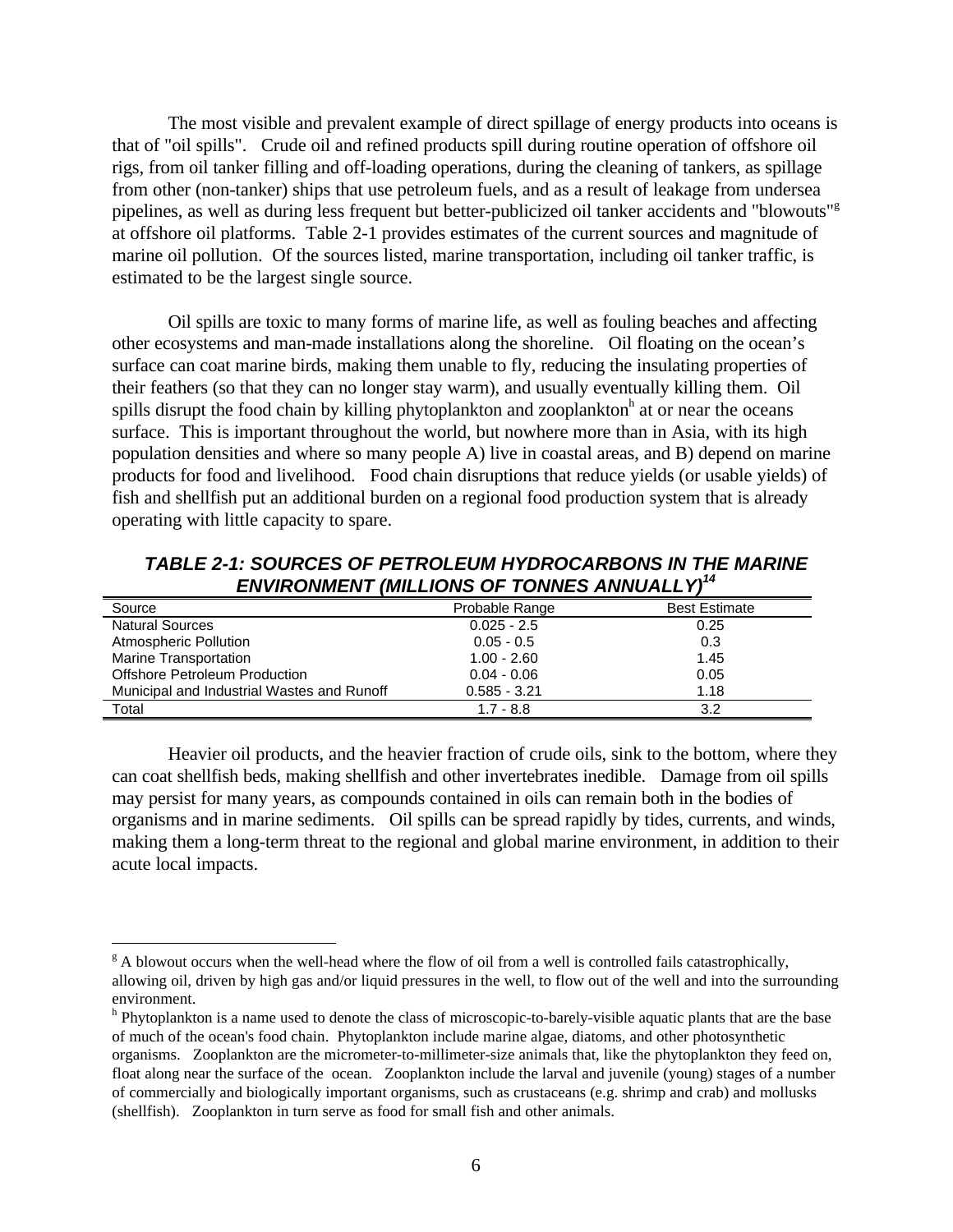The risk of oil spills in the Asian region in general, and in Northeast Asia in particular are likely to increase as more and more tankers carrying oil from the Middle East and elsewhere to China and other nations add to congestion in the relatively few major sea lanes in the region<sup>i, 15</sup>. These sea lanes are already crowded by tanker and freighter traffic serving the booming economies of the area.

### 2.3. Potential Impacts of Energy Demand Growth in Northeast Asia on Capital Markets

Meeting the increased demand for fuels in Northeast Asia will require huge capital investments in a number of different sectors, including:

- Electricity generation, particularly to meet high growth in demand in China
- Coal mine expansion, and especially, coal transport facilities in China
- Oil exploration and production facilities, including offshore platforms
- Oil tanker docking facilities, again especially in China
- Oil refining—including both new refineries and equipment to allow existing refineries to use high-sulfur (sour) crude oil from the Middle East
- Natural gas pipelines—virtually all of the proposals for bringing gas to Northeast Asia involve costs of \$10 to \$20 billion US or more, even before accounting for the costs of local distribution networks $^{16}$
- Liquefied natural gas (LNG) terminals (at up to \$1 billion each) and transport vessels (at on the order of \$250 million each).

These potential investments will compete among themselves for scarce foreign and domestic capital. They may also compete for capital with environmental investments such as pollution control equipment, coal mine safety investments, and energy efficiency investments. The potential constraints on the capital markets that can supply the region have not been quantitatively examined in a thorough fashion as yet, but availability of capital remains a consideration that will determine, in part, the evolution of energy infrastructure in the region.

# **3. Regional Impacts of Global Environmental Problems**

In addition to some of the environmental impacts of marine pollution related to petroleum transport that are noted in the previous section, Northeast Asia is vulnerable to a range of environmental impacts of global climate change. These environmental impacts, in turn, could (and in many cases, would) spawn a broad range of social and economic impacts in the region.

<sup>&</sup>lt;u>.</u> <sup>i</sup> Most of the tanker traffic headed for the region will need to pass through the straits that lie between Malaysia/Singapore and Indonesia. Traffic headed for Southern and Eastern China, the Koreas, and Japan usually passes through the Formosa or Luzon Straits, the East China Sea, and often the Korea Strait to service tanker terminals on the east coasts of South Korea and Japan.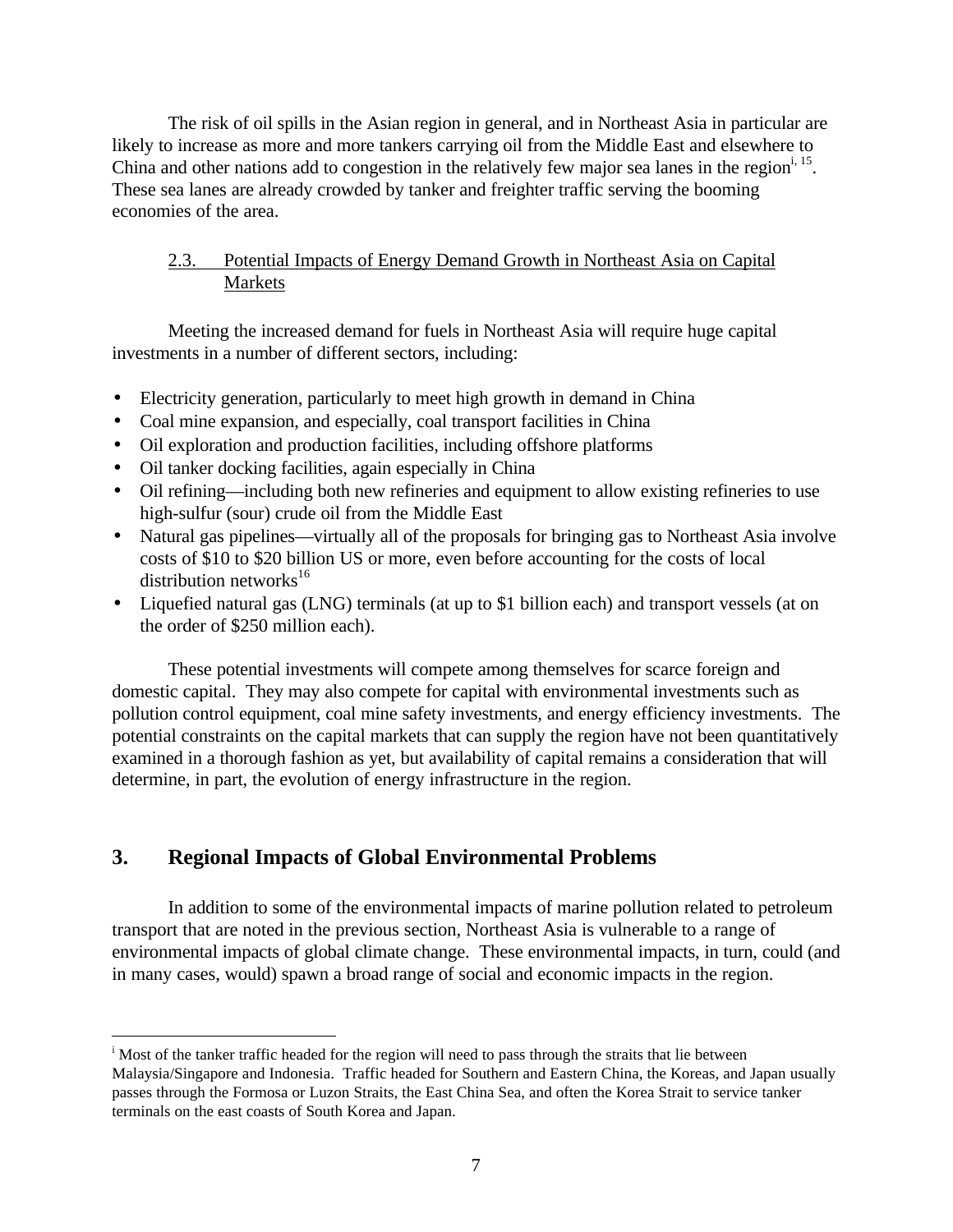#### 3.1. Potential Regional Environmental Impacts of Global Climate Change

The environmental impacts of global climate change in the Northeast Asia region include, but are not by any means limited to:

- Changes in average temperature
- Rising sea levels and related impacts
- Changes in precipitation and in the frequency and severity of storms
- Changes in the distribution of ecosystems

A complete discussion of all of the different potential impacts of global climate change in Northeast Asia is beyond the scope of this paper. The work of the Intergovernmental Panel on Climate Change (IPCC) and others is available for those interested obtaining more detailed information $17^{18}$ .

#### 3.1.1. Change in global temperature

Based on a range of different scenarios of human fossil fuel use and other activities that emit GHGs, the IPCC estimates that global mean temperature will increase by between  $1.5^{\circ}$ C and 4.5<sup>o</sup>C, with a "best estimate" of 2.5<sup>o</sup>C, by 2100, relative to pre-industrial (late 19<sup>th</sup>-century) temperatures. These temperature changes will not be evenly distributed. Temperature changes in northern latitudes, including the Russian Far East, Mongolia, the Koreas, Japan, and Northern China, are projected to be higher than changes in the tropics, temperature changes at inland locations are expected to be greater than near the ocean, and the warming of the climate will be greatest in the late autumn and the winter. The recent inclusion of the effects of atmospheric aerosols (small particles, for example of soot or of sulfate compounds) into the modeling of future climate has changed the projected picture somewhat, particularly in Northeast Asia. Aerosol emissions in Northeast Asia, particularly in China, have the effect (in computer simulations for the period to 2040-2049) of reducing the temperature increases caused by higher  $CO<sub>2</sub>$  concentrations. Though aerosols would appear to exert a cooling effect, the magnitude of their impact on climate is still quite uncertain $19$ .

#### 3.1.2. Sea Level Rise

One of the most-noted potential impacts of climate change is sea level rise (SLR). The increase in global temperatures affects the level of the oceans in two different ways. First, when surface ocean waters are heated, they expand and occupy more volume of ocean basin, thus causing sea levels to rise. A second mechanism that causes ocean waters to rise occurs when elevated temperatures cause the ice in polar and mountain glaciers and ice sheets (principally the Antarctic and Greenland ice caps) to melt, and the meltwater from these bodies of ice eventually or directly adds to the amount of water in the ocean. Due to temporal lags in the ocean/ice cap/atmosphere system<sup>20</sup>, it has been estimated that this second mechanism will provide a relatively minor contribution to overall sea level rise, particularly in the early years of the next century. The behavior of some of the world's major ice sheets--and their response times to climate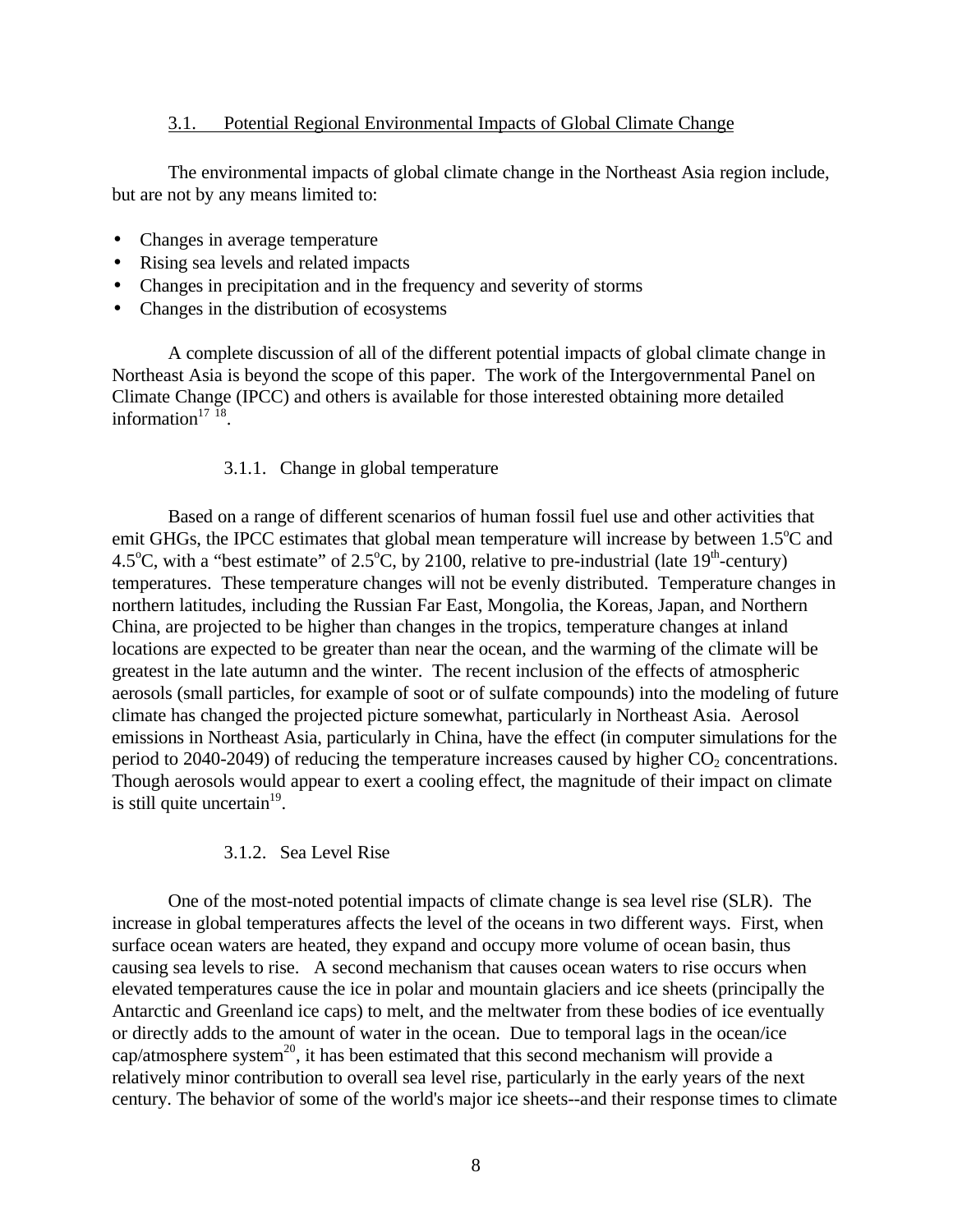changes--is quite uncertain<sup>i</sup>. The IPCC's mid-range projections of future sea level rise are for an increase of 20 cm by 2050 and 49 cm by  $2100^{21}$ . Here again, the range of uncertainty is substantial.

The most obvious regional (as well as global) impact of sea level rise (SLR) brought on by climate change is inundation of coastal lands by the higher water level of the oceans. Hundreds of meters to many kilometers of shoreline inundation may result from tens of centimeters of SLR. In China, much of the most productive land is located in the coastal plains, often with an altitude on the order of a few meters above sea level. One estimate suggests that a one-meter rise in sea level would, in the plains of the Lower Liao and Pearl Rivers, and the North and East China coasts, 92,000 square kilometers would be inundated, affecting 65 cities and a population of 67 million people<sup>22</sup>. Coastal wetlands are especially at risk from increases in the sea level associated with climate change. Studies of several areas in the Asia and Pacific Region estimated wetland losses of 35 to over 90 percent<sup>23</sup>. The changes in climatic variability discussed below--changes in the severity, frequency, and location of storms, for example--will compound the impact of sea level rise, and place coastal ecosystems, infrastructure, and populations even more at risk.

#### 3.1.3. Change in the amount and timing of precipitation, and of the frequency, and severity of storms

In a future where the climate has changed, some areas of the Asia and Pacific region may receive more rain than at present, and some less. Note that the various climate models do not necessarily agree on the pattern that these changes will take. For a doubling of atmospheric  $CO<sub>2</sub>$ concentrations, model predictions for the East Asian Seas region show slight increases in precipitation (zero to 20 percent) in both summer and winter<sup>24</sup>, but there is likely to be a large variation of changes in different areas. Estimates for China show an increase in both summer (9.3 percent) and winter (12.7 percent) precipitation, but with attending small decreases in both cloud cover and soil moisture<sup>25</sup>.

Along with changes in the amount of precipitation, and perhaps more importantly, changes in the timing of precipitation are expected. These changes include the shifting of storm patterns and changes in the severity of storms. Changes in the severity of storms and floods--and erosion exacerbated by storms and floods--as well as in the timing and amount of water discharged by rivers could (as pointed out by the impact of the recent floods in North Korea) have a devastating affect on both ecosystems and on the dense human populations of coastal and river areas. For island areas of the region (particularly in the south), this effect may include an increase in the frequency of hurricanes and typhoons to areas that already experience them, and a widening or shift in the belts of such storms to adversely affect additional island and mainland areas. Rising seas will exacerbate the damage caused by these weather phenomena.

<u>.</u>

<sup>&</sup>lt;sup>j</sup> For example, elevated temperatures could cause the West Antarctic ice sheets to slide into the sea at an increasing rate, which would produce a quicker contribution to sea level than if the sheets simply melted in situ. There may be a significant lag in the melting or movement of ice sheets as a result of elevated global temperatures, in other words, sea level rise could continue long after temperature changes have stopped.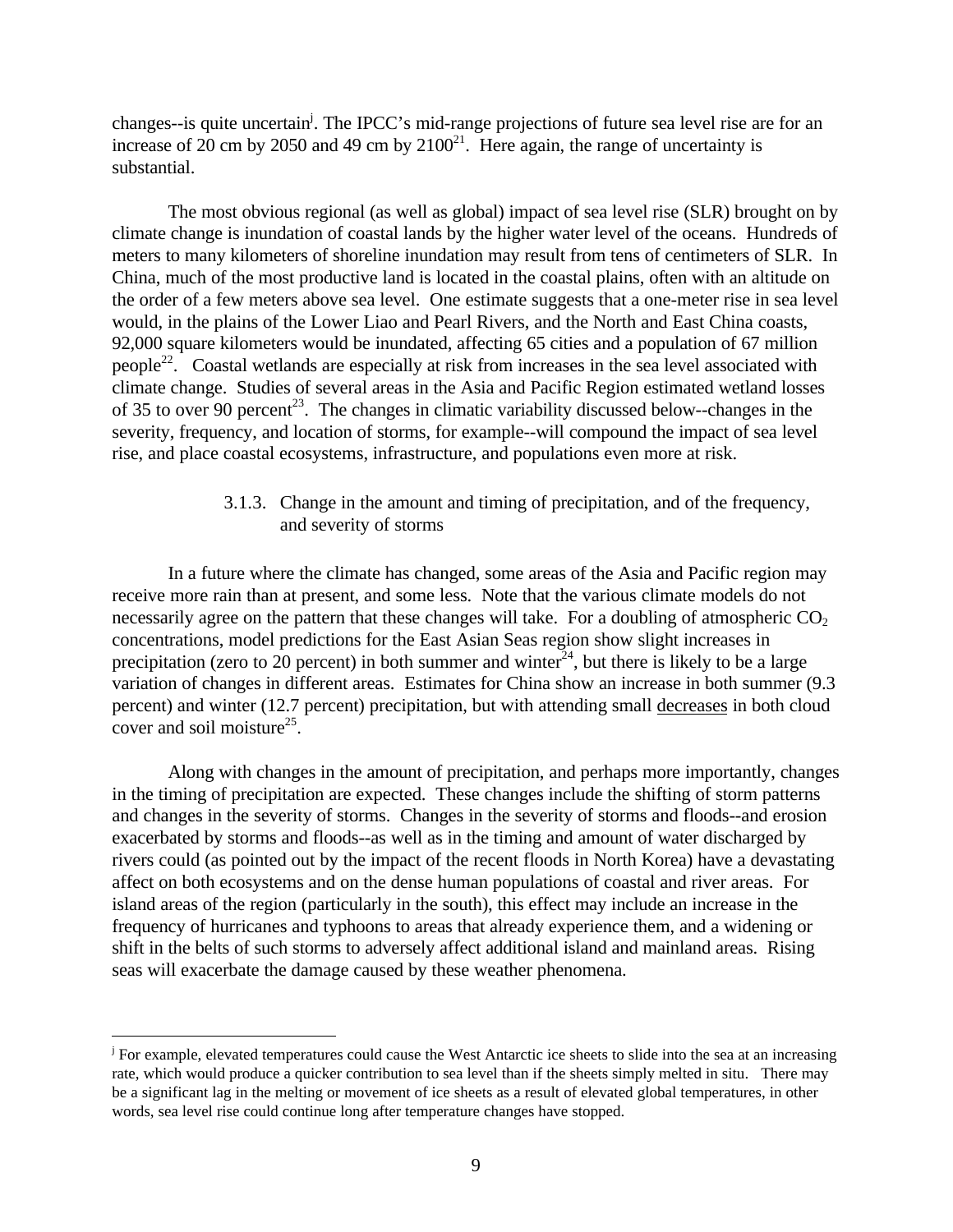#### 3.1.4. Changes in the distribution of ecosystems

The climate-related changes discussed above can change plant growth conditions, and thus the distribution of ecosystems, in several ways, including:

- Changes in **plant growth rates**. These changes may include increases in plant growth promoted by higher concentrations of  $CO<sub>2</sub>$  in the air. In addition, the northerly portions and countries of the region (such as Japan), may experience greater plant growth as higher average temperatures bring growing seasons. In some areas, decreases in growth rates may result from intolerance of high temperatures by the indigenous plant species or from changes in the amount or timing of precipitation<sup>26</sup>.
- Changes in **forests** due to changes in temperature, precipitation, and evaporation. Northeast Asia (particularly the Russian Far East) is home to large tracts of forests, and these forests are important both ecologically and economically. Forest ecosystems are sensitive to climate changes, but due to the long lives and long maturation periods required for large trees in forests, they will probably be less able than other ecosystems to adapt to changes in climate<sup>27</sup>.
- Changes in the distribution and prevalence of **plant and animal pests and diseases**, and the changes in the susceptibility of plants and animals to these maladies due to their exposure to changes in temperature and precipitation, and other climate change-induced stress.
- Changes in **ocean temperatures** and their effects on **ocean productivity**.
- Changes in **biodiversity** and species distribution. All of the changes noted above have the potential to alter the distribution and range of plant and animal species, including both domesticated crops and livestock and native flora and fauna. Although the natural inclination of managed and natural ecosystems under climate stresses is to migrate to more favorable areas, these migrations could be frustrated by an inability to migrate—due to physical isolation or limitations posed by other natural or by human communities—or by a rate of climate change that exceeds the ability of those ecosystems to migrate<sup>28</sup>.

# 3.2. Potential Interaction of Regional and Global Environmental Problems

Some of the existing (and probable) local and regional environmental problems now experienced in the Northeast Asia region may be increased in magnitude—or made more difficult to cope with—by the impacts of global climate change. Some of the interactions between global climate change and local/regional impacts could include:

• Climate change-induced stress on ecosystems (through changes in temperature, precipitation, storm patterns, or sea levels) may pose an additional challenge to ecosystems affected by acid precipitation, such as forests and lake communities. Ecosystems stressed by local air pollutants (particulate matter, sulfur oxides, or lead, for example), erosion, or deforestation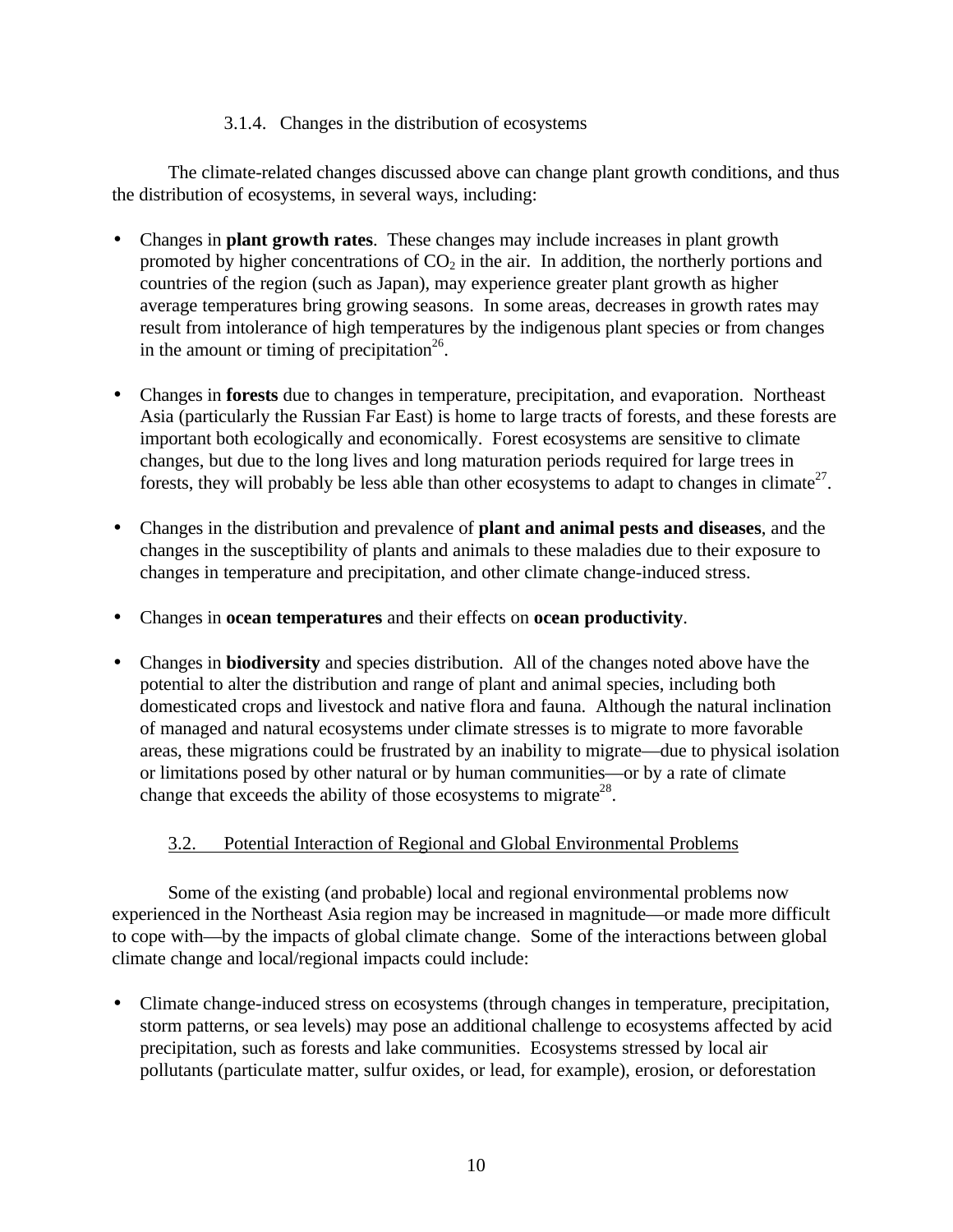are also more vulnerable to climate change, as are the human populations that depend on them<sup> $k$ </sup>.

- Sea level rise brought on by climate change will add to salinization (salt intrusion into fresh surface waters and groundwater) in areas—such as around several coastal cities in China where groundwater pumping and other human activities have caused the land to subside. In areas where subsidence is already a problem, climate change will increase the rate at which land is inundated.
- River, lake, and estuary ecosystems stressed by additions of silt, municipal wastes, and industrial effluents will be more vulnerable to the impacts of climate change. These ecosystems—including fish and other products important for humans—will also be less able to adapt to a changing climate than if they were healthy.

## 3.3. Interaction of Climate Change and Marine Pollution Impacts with Existing Human Problems in the Region

There is a list of potential social and economic impacts of climate change much too long to describe in any detail here<sup>1</sup>. Some of the impacts that are most likely to exacerbate existing human problems in Northeast Asia are described briefly below.

- Pressure on agricultural resources and accelerated desertification caused by climate change may accelerate cross-border migration, particularly from China into Russia (a process already underway).
- Climate change impacts may further undermine the ability of North Korea to feed its population, possibly resulting in increased military pressure on South Korea, or rendering the process of reunification more economically burdensome.
- Higher temperatures would likely lead to increased use of air conditioning, which would in turn lead to higher fuel consumption for electricity generation, and higher emissions of local and regional air pollutants (as well as greenhouse gases).
- Salinization of estuaries that are the breeding grounds for fish and shellfish caught in shared regional waters (including the East Korea Sea/Sea of Japan) will affect yields of ocean products for all countries, possibly exacerbating conflicts over maritime resources.

k<br>A particular example here is the recent flooding in North Korea. In this case, the lack of forest cover (due to a combination of the impacts of war and inadequate soil conservation) undoubtedly played a role in exacerbating the impacts of severe storms. Though the storms of 1995 and 1996 may not (or may) have been altered by climate change, their devastating impacts serve as a warning for what could happen in the region when the effects of a changing climate impinge upon areas already under ecological stress.

<sup>&</sup>lt;sup>1</sup> The reader is encouraged to consult the work of Working Group III of the IPCC (Climate Change 1995: Economic and Social Dimensions of Climate Change, Contribution of Working Group III to the Second Assessment Report of the Intergovernmental Panel on Climate Change. (Published for the IPCC by Cambridge University Press, New York, NY, USA. 1996.) for more information on this topic.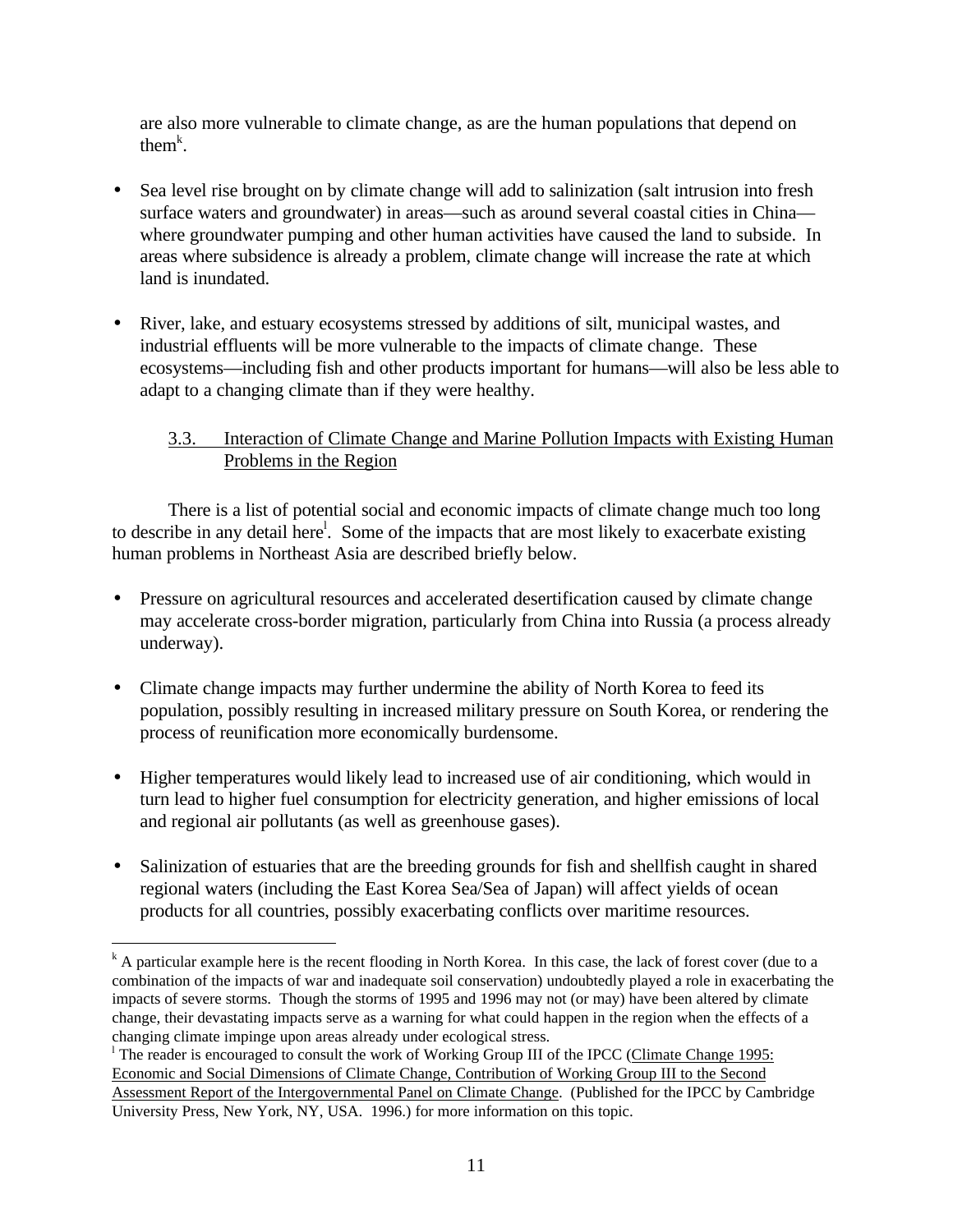- Additional oil pollution of the oceans of the region (as a result of greatly expanded oil imports by the region) could strain relations between countries sharing shipping lanes and marine resources.
- Climate change impacts may increase the human and economic costs of natural disasters (such as catastrophic storms) in the region, and spread even thinner the emergency resources available for responding to such disasters.

# **4. Potential Synergies: Curbing Acid Rain While Curbing Greenhouse Gas Emissions**

Just as the impacts of climate change can compound, as noted above, the impacts of acid gas emissions, there is also an overlap between the measures that can help to mitigate climate change and those that can help to reduce acid rain. This section provides a "mapping" indicating which measures useful for greenhouse gas reduction are also useful for reducing greenhouse gas emissions, and which have a neutral or negative impact. These measures are described in the third paper of this series (Technological Alternatives to Reduce Acid Gas and Related Emissions from Energy-Sector Activities in Northeast Asia), and are thus only summarized here. This section also discusses the potential impact on acid gas emissions of some of the carbon dioxide capture measures that have been proposed, and compares the relative cost per unit of emissions of the types of measures considered.

#### 4.1. Measures That Reduce Emissions of Both Acid and Greenhouse Gases

Two classes of measures reduce emissions of both acid gases (sulfur oxides and nitrogen oxides) and greenhouse gases. These measures can be grouped as **fuel switching** and **energy efficiency** measures and technologies.

Fuel switching measures include changing from processes fueled with fossil fuels to those fueled by renewable fuels, and changing from equipment fired with coal or oil to equipment fired with natural gas. Fuel switching options for the utility sector in Northeast Asia include accelerating development of hydro, wind, solar, and nuclear generating facilities, as well as expanding the use of natural gas-fired generating equipment. In the industrial and commercial sectors (including multi-family residential buildings), conversion of boilers from coal or heavy oil to natural gas is an option. In some cases, industrial facilities may be able to make better use of biomass wastes as fuel. In the residential sector, savings in both acid gas and greenhouse gas emissions can be achieved by switching to natural gas stoves and heaters, from coal stoves to kerosene stoves, and from coal-fired equipment to electric equipment (depending on the source of the electricity). In the transport sector, continued shifts from coal- to oil-fired rail transport is an option for China (and possibly some areas of North Korea), and fuels derived from biomass or natural gas (for example, ethanol, methanol, or compressed natural gas) can be used in internal combustion engines.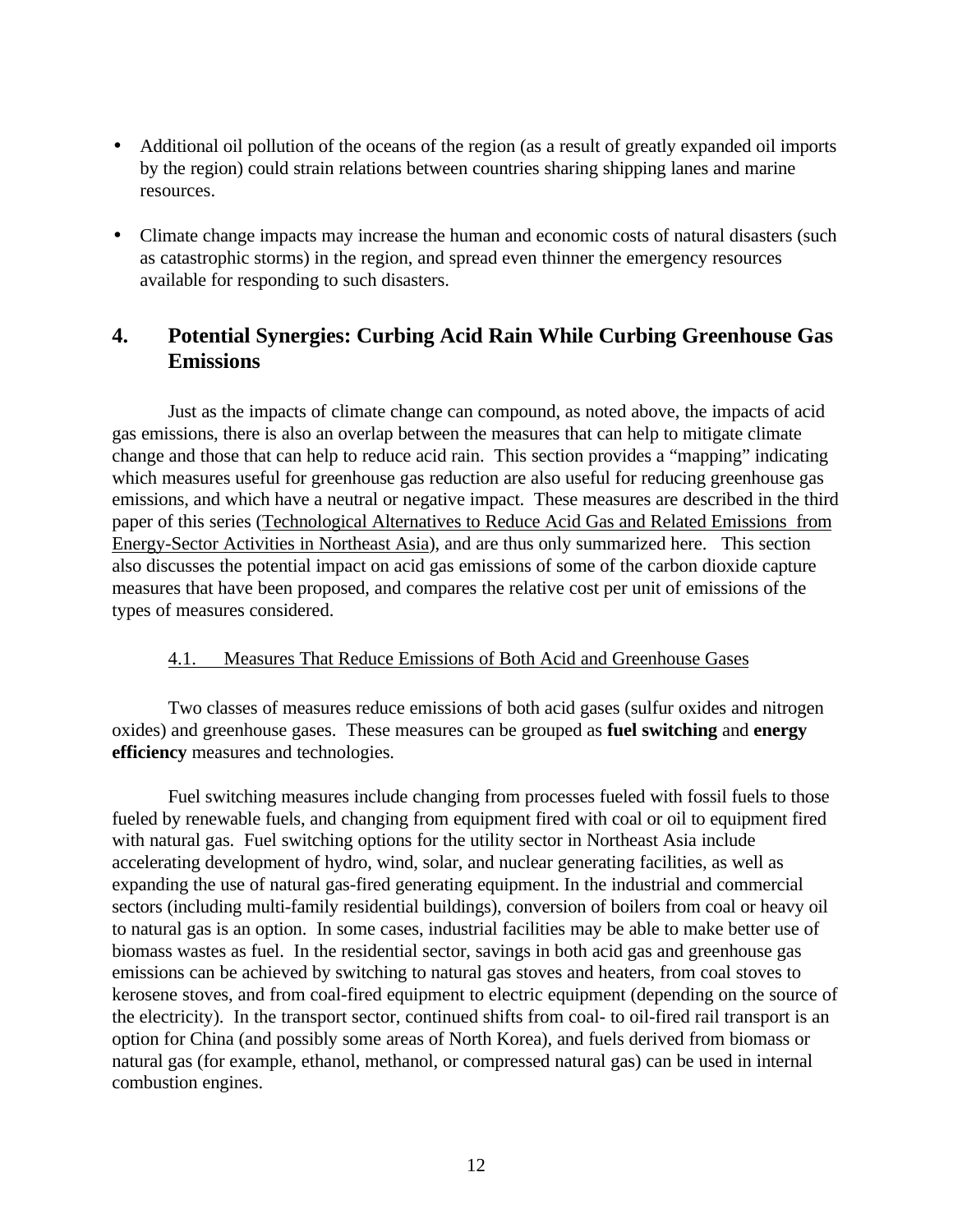With the exception of natural gas, fuel-switching options almost completely avoid the emissions of greenhouse gases (GHGs). Switching to natural gas reduces carbon emissions by on the order of 50 percent relative to coal-fired equipment of similar efficiency, and by on the order of 30 percent relative to oil-fired equipment. Fuel-switching measures that avoid combustion processes (such as hydro and wind power) also avoid acid gas emissions. Fuel-switching measures that include combustion usually avoid most sulfur oxide  $(SO<sub>x</sub>)$  emissions, but have impacts on  $NO_x$  (nitrogen oxide) emissions that vary with the type of technology used<sup>m</sup>.

Energy efficiency measures can reduce emissions of both acid gases and GHGs. These measures include replacing or refurbishing existing equipment to increase the efficiency with which energy services<sup>n</sup> are provided, making sure that new equipment or appliances are of higher than standard efficiency, reducing waste in manufacturing, and using more efficient ways of providing energy services (such as stressing development of mass transit systems rather than expanding the use of personal vehicles). For energy efficiency measures, reductions in acid gases and greenhouse gases are roughly in proportion to the amount of fuel saved, although measures that modify combustion conditions can have an additional impact on acid gas emissions.

## 4.2. Acid Gas Reduction Measures with Neutral or Negative Impacts on GHG Emissions

Three additional classes of measures for reducing acid gas emissions have generally neutral or negative impacts on GHG emissions. These are **"end-of-pipe"** measures, **burner modification** measures and **fuel improvement** measures<sup>29</sup>.

End-of-pipe measures seek to remove  $SO_x$  and/or  $NO_x$  from the exhaust gases that remain after fuels are combusted. The measures available for utility and large industrial installations include post-combustion injections of sorbents (materials that absorb sulfur oxides, such as lime or limestone), wet or dry scrubbing of exhaust gases (again using calcium compounds such as lime or limestone to absorb  $SO_x$ ), selective non-catalytic and catalytic reduction (SCR and SNCR) for  $NO<sub>x</sub>$  removal (using urea or ammonia to reduce  $NO<sub>x</sub>$  to molecular nitrogen), and a range of combined  $SO_x$  and  $NO_x$  removal technologies that are mostly still under development. In the transport sector, catalytic converters of various types are used to reduce emissions of nitrogen oxides.

<sup>&</sup>lt;sup>m</sup> Fuel-switching measures cannot, however, automatically be assumed to reduce GHG emissions. Emissions from the full fuel cycle must be evaluated before one can definitively state that a reduction will occur when a measure is implemented. For example, the higher potency of methane (relative to  $CO<sub>2</sub>$ ) as a GHG means that switching from oil to natural gas, could actually have a net negative impact on climate if the gas is distributed through leaky pipelines.

<sup>&</sup>lt;sup>n</sup> Energy services are the services that fuel use provides. Examples are the production of a tonne of steel, the cooking of a meal, or transport of a passenger one kilometer. The same energy service can usually be provided using different types and amounts of fuel depending on the technology used. These options provide opportunities to increase energy efficiency (and reduce fuel use, GHG emissions, and acid gas emissions) without reducing the amount of energy services provided.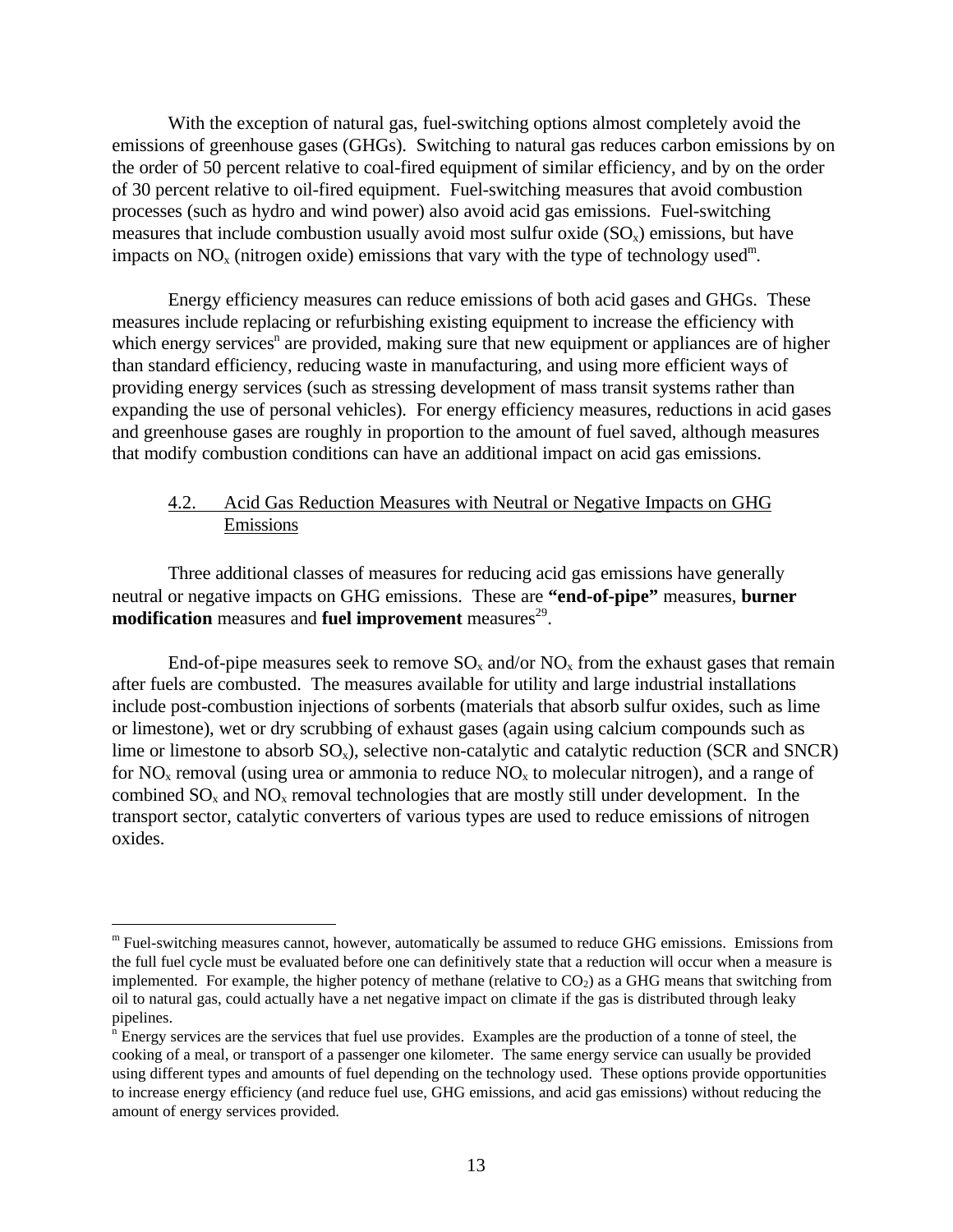End-of-pipe removal technologies generally do not increase efficiency of combustion or trap carbon dioxide, so they have at best a neutral effect on  $CO<sub>2</sub>$  emissions. More frequently, the use of end-of-pipe technologies tend to increase  $CO<sub>2</sub>$  emissions slightly either A) because additional energy (usually electricity) is needed to operated the pollution control equipment; B) because carbon dioxide is released in the use or manufacture of the chemicals used to remove pollutants; or both<sup>o</sup>. The increase in  $CO<sub>2</sub>$  emissions caused by the use of end-of-pipe acid gas removal techniques is typically on the order of a fraction of a percent to a few percent of total  $CO<sub>2</sub>$  emissions.

Burner modification technologies are of two types. The first involves injection of a  $SO<sub>x</sub>$ absorbing substance into the combustion zone of utility or industrial-scale boilers and furnaces, and results in a slight increase in  $CO<sub>2</sub>$  emissions for reasons similar to those noted above for endof-pipe emissions. Atmospheric fluidized-bed burners often use limestone in the combustion "bed". The carbonate portion of limestone  $(CaCO<sub>3</sub>)$  can be displaced by  $SO<sub>x</sub>$  during combustion, liberating a molecule of carbon dioxide, and slightly increasing the emissions of  $CO<sub>2</sub>$  relative to conventional coal-fired equipment of the same efficiency. Other types of burner modifications such as low-NOx burners for boilers and furnaces of all sizes, water-injection systems for combustion turbines, and emissions-reducing engine modifications for transport, power generation, and motive power applications—may either increase or reduce combustion efficiency slightly, resulting in a net decrease or increase, respectively, in greenhouse gas emissions.

The operation of fuel improvement technologies may or may not result in an increase in carbon dioxide emissions. Refinery improvements to reduce the sulfur content of petroleum products, for example, will typically result in a more energy-intensive refinery, all else being equal, and somewhat more fuel consumption per unit output will be required<sup>p</sup>. Cleaned, dry coal can be burned more efficiently, resulting in lower  $CO<sub>2</sub>$  emissions per unit of useful energy (heat or electricity) output. The overall net GHG emissions resulting from coal cleaning, however, could be either negative or positive, depending on a number of factors:

• The energy required to grind, sift, and otherwise process coal during cleaning.

- The water and ash content of the cleaned coal, which will determine whether the cleaned coal will burn more or less efficiently than raw coal.
- The amount of methane released and escaping from the coal during the cleaning process, relative to the fraction of coal methane that would have been burned.
- The coal transport energy avoided when some of the ash and sulfur is left behind. Transport energy savings will in turn depend on the distance over which the raw and cleaned coal is transported and the type of transport (train or ship, for example) used.

 $\textdegree$  For example, CO<sub>2</sub> is released during the manufacturing of calcium oxide and calcium hydroxide, two common chemicals used in scrubbers.  $CO_2$  is also released when limestone (CaCO<sub>3</sub>), reacts with  $SO_x$  to form CaSO<sub>3</sub> and  $CaSO<sub>4</sub>$ , and when urea reacts with  $NO<sub>x</sub>$  in SCR or SNCR systems.

<sup>&</sup>lt;sup>p</sup> The magnitude of the additional energy required to produce lower-sulfur products may vary with the types of equipment used. Since refining losses in general are on the order of 4 to 7 percent of crude oil energy input, additional  $CO<sub>2</sub>$  emissions due to fuel improvement are likely to be on the order of a percent of the  $CO<sub>2</sub>$  ultimately released when the fuels are burned.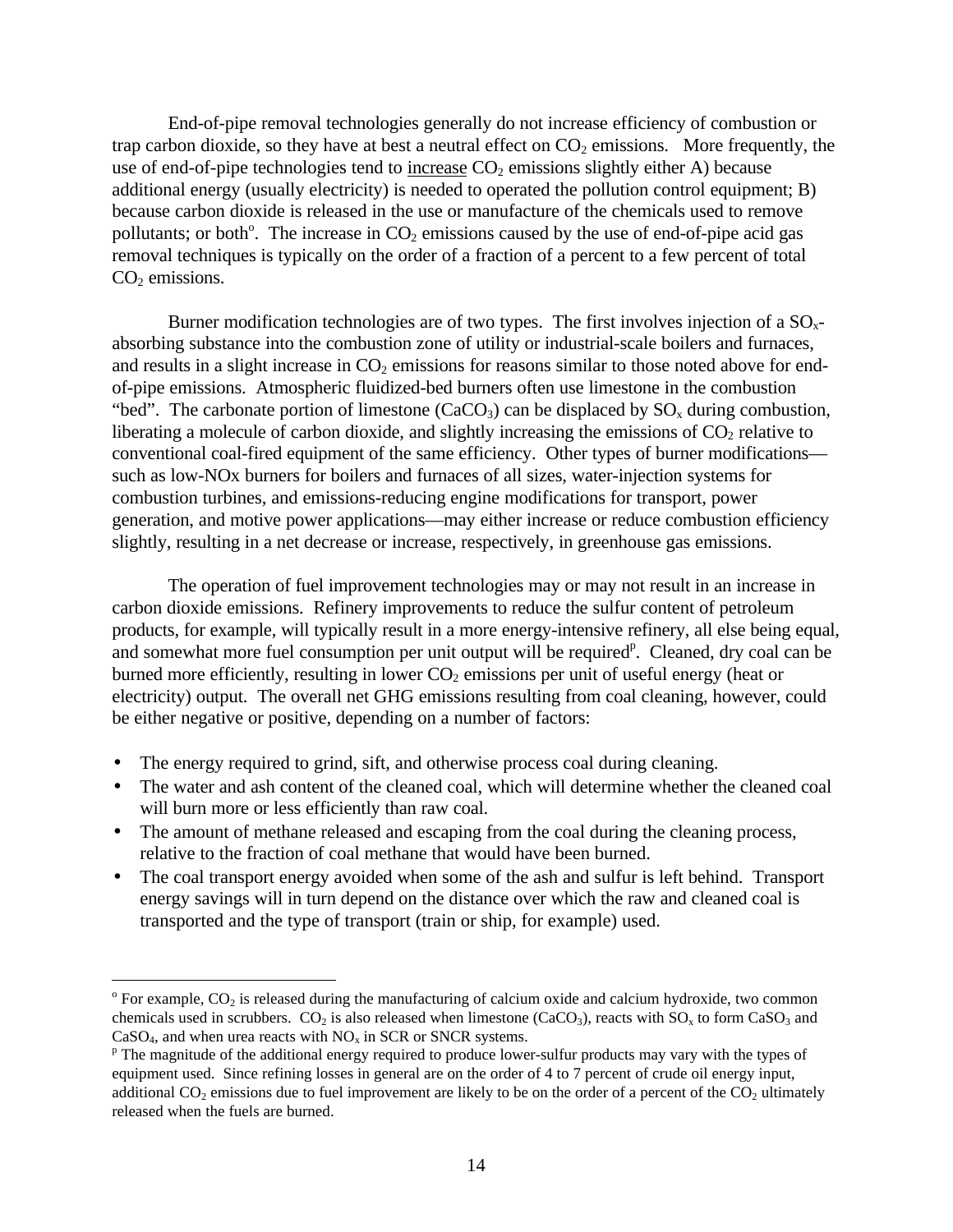The extent and way in which coal cleaning wastes (which often retain a significant amount of heating value) are used.

#### 4.3. Impact of Carbon-Removal Measures on Acid Gas Emissions

Two general approaches for removing carbon from fossil fuels have been proposed. Both are for the most part restricted in application to large combustion units such as utility boilers. The first method, which is referred to as "carbon-scrubbing" or "decarbonization of flue gases", involves the removal of carbon dioxide from exhaust gases after combustion. In the second option, fossil fuels are "decarbonized" before combustion. In both cases, the carbon dioxide collected must be placed in long-term storage in stable geological strata (such as depleted oil or gas fields, or salt domes), in saline aquifers, or in the deep ocean.

Carbon scrubbing typically involves the use of an absorbing material such as monoethanolamine (MEA) or other amines $^{30}$ , alcohols and glycols, hot potassium carbonate, ethers, or basic oxides to react with  $CO<sub>2</sub>$  in the exhaust gas stream at (usually) low temperature and high pressure. The  $CO_2$ -absorber complex is then removed from the gas stream as a liquid. The application of higher temperature and low pressure regenerates the absorbing material, and allows the recovery of nearly pure  $CO_2^q$ . Carbon scrubbing systems exact a considerable penalty on the overall efficiency an electricity generation system. Ishitani, Johannson, and their colleagues cite examples of an efficiency reduction from 41 percent (without  $CO<sub>2</sub>$  scrubbing) to 30 percent (with scrubbing) for a conventional coal-fired electricity generation plant, and from 52 percent to 45 percent for a natural gas combined-cycle plant modified with scrubbing equipment<sup>31</sup>. Those authors calculate an emissions reduction cost of \$150 US per tonne of carbon (\$41 per tonne of CO2) for the coal plant example, and a cost of \$210 US per tonne of carbon (\$57 per tonne of  $CO<sub>2</sub>$ ) for the combined-cycle plant.

Many of the proposed carbon-scrubbing systems (including the MEA system) use absorbing materials that are adversely affected by  $SO<sub>x</sub>$ . As a consequence, implementation of carbon scrubbing on coal plants will in most instances require the installation of advanced  $SO<sub>x</sub>$ scrubbing devices as well. A carbon dioxide scrubbing option that also serves to remove sulfur and nitrogen oxides, has been proposed. This system starts with the separation of oxygen from air, and burns fuel in a gas mixture composed of oxygen and  $CO<sub>2</sub>$  recycled from combustion gases. In this way, a product gas of greater than 90 percent  $CO<sub>2</sub>$  is theoretically produced, as opposed to typical 15 percent  $CO_2$  composition of typical exhaust gas<sup>32</sup>. The cost of this system has been estimated at \$80 US per tonne of carbon avoided (\$22 per tonne of  $CO<sub>2</sub>$ )<sup>33</sup>.

An additional option for  $CO<sub>2</sub>$  scrubbing uses biological organisms, such as microalgae, as the carbon dioxide absorbers. Exhaust gas from combustion equipment would be bubbled

<sup>&</sup>lt;sup>q</sup> The carbon dioxide recovered can also be used as a base for manufacturing chemicals, substituting for fossil fuelbased feedstocks (Aresta, M., "Carbon Dioxide Recovery and Utilization in the Synthesis of Fine Chemicals and Fuels: A Strategy for controlling the Greenhouse Effect", In Organization for Economic Co-operation and Development/International Energy Agency (OECD/IEA), Energy Technologies for Reducing Emissions of Greenhouse Gases, Volume 1. OECD/IEA, Paris, France, 1989.)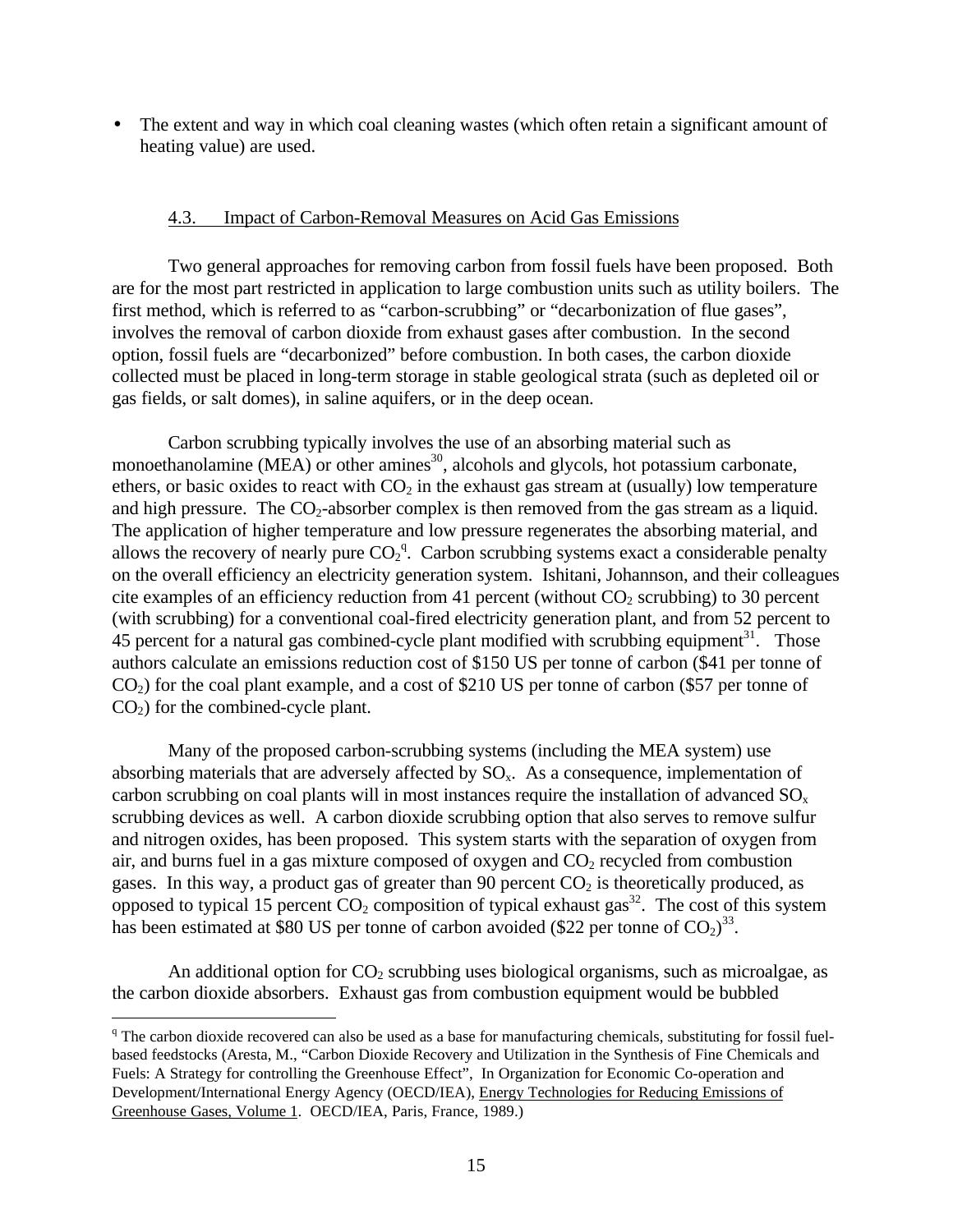through water containing algae and the micro-nutrients needed for algal growth. The  $CO<sub>2</sub>$  (and  $NO<sub>x</sub>$  and  $SO<sub>x</sub>$ ) in the exhaust gases would be taken up in the water, then incorporated into algal biomass. The biomass could be harvested and placed in long-term storage, utilized as food, or used in place of fossil fuels or feedstocks. As this system requires that the algae be exposed to the sun to grow, it would only be practical where large, flat sunny spaces are available around powerplants<sup>34</sup>.

Decarbonization of fuels prior to combustion involves the separation of the hydrocarbons in fuels into carbon dioxide and hydrogen. For coal, this can be done through "gasification" (breaking down carbon compounds in coal at high temperatures but with controlled supply of oxygen into smaller hydrocarbons, hydrogen, and carbon monoxide), followed by reaction with steam  $(H_20)$  to convert the carbon monoxide (CO) to carbon dioxide (CO<sub>2</sub>) and hydrogen  $(H_2)$ . Carbon dioxide would be removed using a physical solvent, and routed to long-term storage or reuse. The resulting hydrogen-rich gas could be used in central or dispersed electricity generation using fuel cells, gas turbines, or more conventional plants, could be piped to residential, commercial, or industrial users, or could be compressed for use as a transport fuel. Comparing integrated-gasification combined-cycle (IGCC) plants with (37 percent efficiency) and without (44 percent efficiency) fuel decarbonization, Ishitani, Johannson, et al estimate an emissions reduction cost of \$80 US per tonne of carbon avoided (\$22 per tonne of  $CO<sub>2</sub>$ )<sup>35</sup>.

#### 4.4. Summary—Evaluation of Measures that reduce GHG and/or Acid Gas Emissions

Table 4-1 presents a summary of the costs of reducing  $CO<sub>2</sub>$  and acid gas emissions using the measures described above. Details of the assumptions used to prepare the estimates in Table 4-1 can be found in Annex B. End-of-pipe measures for  $NO<sub>x</sub>$  and  $SO<sub>x</sub>$  removal generally result in an increase in  $CO<sub>2</sub>$  emissions relative to a plant without acid gas removal, thus the costs per tonne of  $CO<sub>2</sub>$  removed appear negative. This is also the case for burner modifications designed to reduce  $SO_x$  and  $NO_x$  emissions, with the exception of IGCC systems, which have higher efficiencies than conventional coal plants and thus emit less  $CO<sub>2</sub>$ . The costs of  $CO<sub>2</sub>$  emissions reduction via coal cleaning and other sulfur-removal technologies can vary depending on a variety of factors, as noted above. The fuel-switching measures evaluated have positive costs of  $CO<sub>2</sub>$ removal. Of the options shown, wind power is the most cost-effective; switching to gas fuels, nuclear power, and hydroelectricity are somewhat more expensive, and solar photovoltaic power is the most expensive of the options evaluated.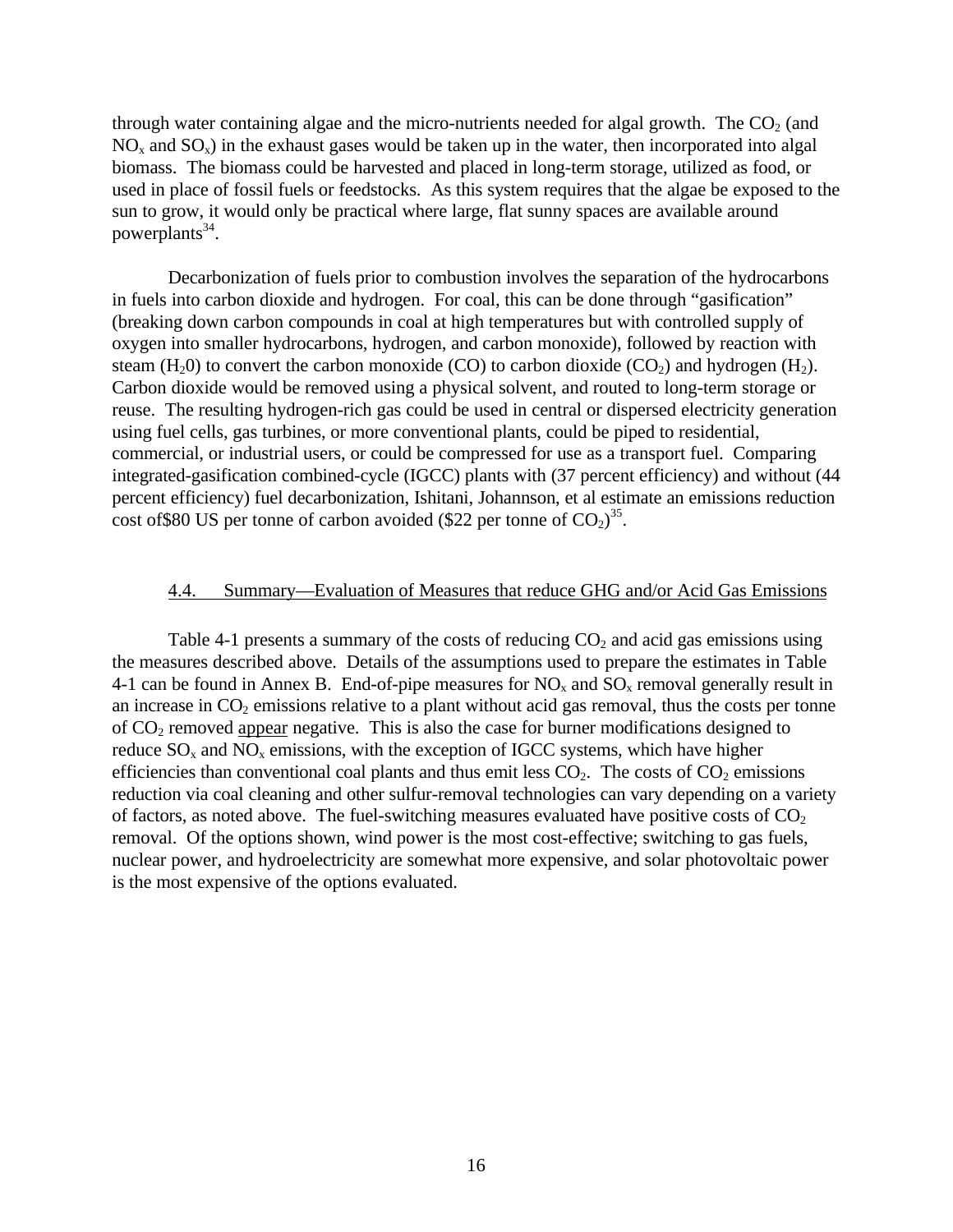| Evaluation of Measures for CO2 and/or Acid Gas Emissions Mitigation               |                                    |                                                                                     |                      |                                            |  |
|-----------------------------------------------------------------------------------|------------------------------------|-------------------------------------------------------------------------------------|----------------------|--------------------------------------------|--|
| Cost Per Unit Emissions Reduced (1990 US Dollars)                                 |                                    |                                                                                     |                      |                                            |  |
|                                                                                   | Cost per kmol<br>\$ Cost per tonne |                                                                                     |                      |                                            |  |
| <b>Measure Type/Technology</b>                                                    | CO <sub>2</sub>                    | SOx                                                                                 | <b>NOx</b>           | acid avoided                               |  |
|                                                                                   |                                    |                                                                                     |                      |                                            |  |
| End of Pipe Measures <sup>1</sup>                                                 |                                    |                                                                                     |                      |                                            |  |
| Retrofit--Pre-ESP Sorbent Injection                                               | $-$298$                            | \$836                                                                               | N/A                  | \$27                                       |  |
| Retrofit--Post-ESP Sorbent Injection                                              | $-$ \$419                          | \$810                                                                               | N/A                  | \$26                                       |  |
| <b>Retrofit--Wet Scrubbers</b>                                                    | $-$784$                            | \$2,489                                                                             | N/A                  | \$80                                       |  |
| <b>Retrofit--Dry Scrubbers</b>                                                    | $-$ \$649                          | \$2,160                                                                             | N/A                  | \$69                                       |  |
| Retrofit--Selective non-catalytic red.<br>Retrofit--Selective catalytic reduction | $-$191$                            | N/A                                                                                 | \$455                | \$20                                       |  |
| Retrofit--Combined NOx/SOx Control                                                | $-$ \$442<br>$-$ \$927             | \$126,928<br>\$3,838                                                                | \$1,174<br>\$2,840   | \$51<br>\$62                               |  |
| New--Pre-ESP Sorbent Injection                                                    | $-$400$                            | \$1,010                                                                             | N/A                  | \$32                                       |  |
| New--Post-ESP Sorbent Injection                                                   | $-$ \$516                          | \$912                                                                               | N/A                  | \$29                                       |  |
| New--Wet Scrubbers                                                                | $-$1,009$                          | \$2,875                                                                             | N/A                  | \$92                                       |  |
| New--Dry Scrubbers                                                                | $-$ \$906                          | \$2,705                                                                             | N/A                  | \$87                                       |  |
| New--Selective non-catalytic red.                                                 | $-$203$                            | N/A                                                                                 | \$482                | \$21                                       |  |
| New--Selective catalytic reduction                                                | $-$507$                            | \$145,694                                                                           | \$1,348              | \$59                                       |  |
| New--Combined NOx/SOx Control                                                     | $-$1,066$                          | \$4,413                                                                             | \$3,265              | \$71                                       |  |
| Automotive 3-way Catalytic Converters <sup>2</sup>                                | N/A                                | \$0                                                                                 | \$635                | \$28                                       |  |
| <b>Burner Modifications</b>                                                       |                                    |                                                                                     |                      |                                            |  |
| Atmospheric Fluidized Bed Burner <sup>2</sup>                                     | N/A                                | \$827                                                                               | \$1,044              | \$17                                       |  |
| <b>IGCC</b>                                                                       | \$28                               | \$1,166                                                                             | \$1,477              | \$24                                       |  |
| low-NO <sub>x</sub> burners--retrofit                                             | $-$198$                            | N/A                                                                                 | \$197                | \$9                                        |  |
| low-NOx burners--new                                                              | $-$ \$69                           | N/A                                                                                 | \$69                 | \$3                                        |  |
| Sorbent injection                                                                 | $-$ \$910                          | \$2,770                                                                             | N/A                  | \$89                                       |  |
|                                                                                   |                                    |                                                                                     |                      |                                            |  |
| <b>Fuel Improvement Measures</b>                                                  |                                    |                                                                                     |                      |                                            |  |
| Coal Cleaning                                                                     | varies                             | \$575                                                                               | N/A                  | \$18                                       |  |
| Hard coal and coke, 0.6% S                                                        | varies                             | \$482                                                                               | N/A                  | \$15                                       |  |
| Heavy fuel oil, 0.6% S                                                            | varies                             | \$1,111                                                                             | N/A                  | \$36                                       |  |
| Diesel-redn. To 0.3% S                                                            | varies                             | \$1,784                                                                             | N/A                  | \$57                                       |  |
| Diesel-redn. To 0.05% S                                                           | varies                             | \$5,352                                                                             | N/A                  | \$171                                      |  |
| <b>Fuel Switching Measures</b>                                                    |                                    |                                                                                     |                      |                                            |  |
| Utility--Conventional Combined Cycle                                              | \$16                               | \$730                                                                               | \$1,335              | \$17                                       |  |
| Utility--Nuclear                                                                  | \$14                               | \$1,269                                                                             | \$1,877              | \$27                                       |  |
| Utility--Hydro                                                                    | \$18                               | \$1,575                                                                             | \$2,330              | \$34                                       |  |
| Utility--Wind                                                                     | \$8                                | \$711                                                                               | \$1,052              | \$15                                       |  |
| Utility--Solar Photovoltaic                                                       | \$56                               | \$5,041                                                                             | \$7,456              | \$108                                      |  |
| Domestic--Natural Gas Stoves                                                      | \$14                               | \$656                                                                               | \$1,260              | \$15                                       |  |
|                                                                                   |                                    |                                                                                     |                      |                                            |  |
| <b>Energy-Efficiency Measures</b>                                                 |                                    |                                                                                     |                      |                                            |  |
| Utility--Boiler Improvements                                                      | -\$9                               | $-$1,551$                                                                           | $-$1,148$            | $-$ \$25                                   |  |
| Utility--Trans. and Distr. Improvements                                           | \$2.29                             | \$409                                                                               | \$303                | \$7                                        |  |
| ------- with Avoided Capacity Credit                                              | -\$25                              | -\$4,434                                                                            | $-$3,281$            | -\$72                                      |  |
| Industrial--Continuous Steel Casting                                              | \$5                                | \$943                                                                               | \$607                | \$14                                       |  |
| -------with Lower Capital Cost Estimate                                           | $-$0.19$                           | -\$38                                                                               | -\$24                | -\$1                                       |  |
| Industrial--Electric Motor Improvements                                           | \$8                                | \$1,386                                                                             | \$1,026              | \$22                                       |  |
| -------with Avoided Capacity Credit<br><b>Building Envelope Improvements</b>      | -\$19                              | $-$3,457$                                                                           | $-$2,558$            | -\$56                                      |  |
| Domestic--Efficient Lighting                                                      | -\$12                              | -\$2,121                                                                            | -\$6,268             | -\$54                                      |  |
| ------- with Avoided Capacity Credit                                              | \$8<br>$-$19$                      | \$1,386<br>$-$3,457$                                                                | \$1,026<br>$-$2,558$ | \$22<br>-\$56                              |  |
| Transportation--High Efficiency Auto                                              | $-$ \$3.35                         | N/A                                                                                 | -\$210               | -\$9                                       |  |
|                                                                                   |                                    |                                                                                     |                      |                                            |  |
| <b>Carbon Dioxide Capture Methods</b>                                             |                                    |                                                                                     |                      |                                            |  |
| Solvent Flue Gas CO2 removal--coal plant                                          | \$41                               |                                                                                     |                      | Prior removal of SOx and NOx required      |  |
| Solvent Flue Gas CO2 removal--gas plant                                           | \$57                               | Prior removal of SOx and NOx required<br>SOx/NOx removal likely, but not quantified |                      |                                            |  |
| Oxygen+Flue Gas Recycle--gas plant<br>Gasification/steam reforming--coal plant    | \$22                               |                                                                                     |                      |                                            |  |
|                                                                                   | \$22                               |                                                                                     |                      | SOx/NOx removal likely, but not quantified |  |

#### *TABLE 4-1:*

<sup>1</sup> Shaded values denote technologies with a positive cost but which increase CO2 emissions

2Catalytic converters and AFBC boilers have no effect on CO2 emissions in this example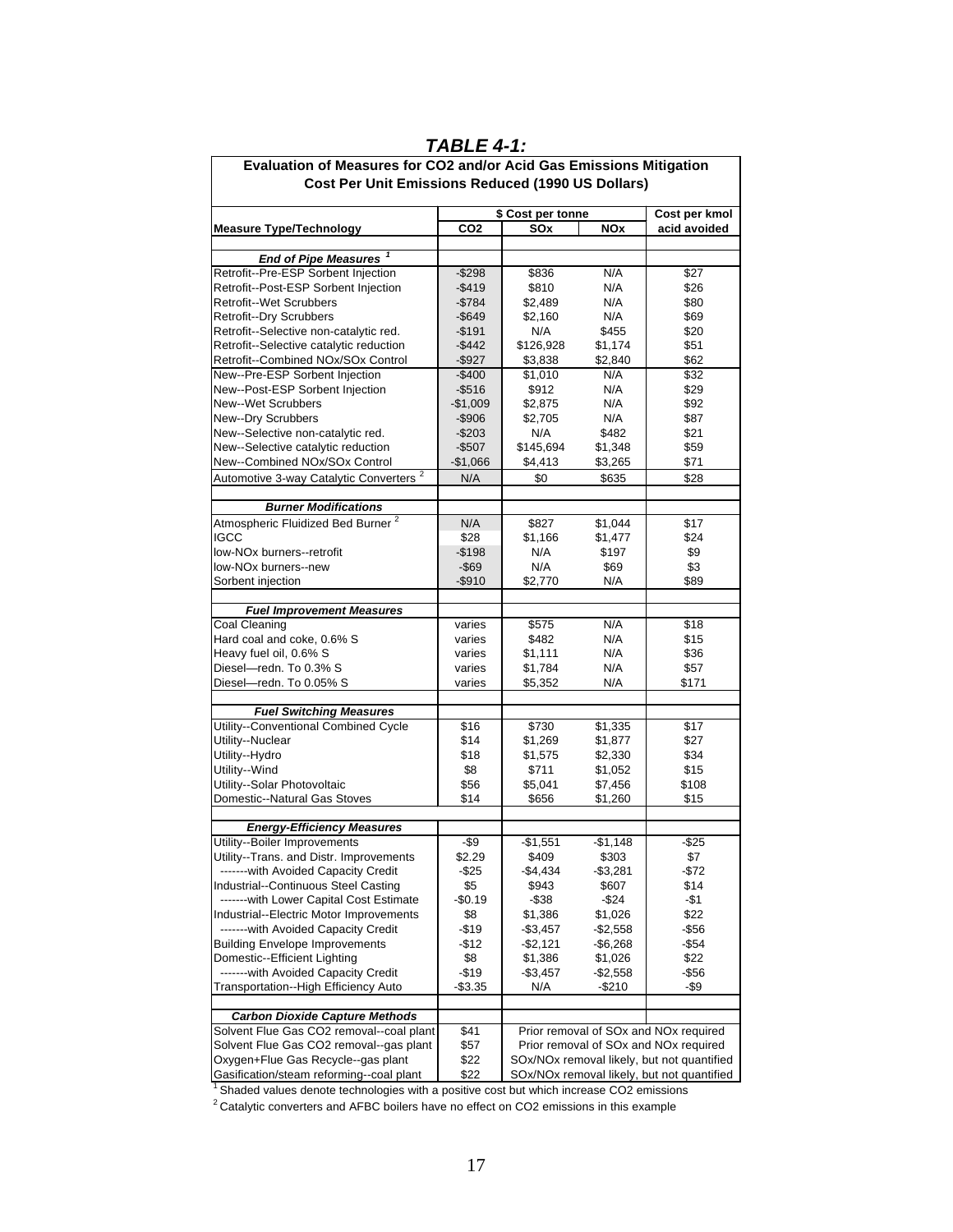Many of the energy-efficiency options evaluated save  $CO<sub>2</sub>$  at modest or negative cost per tonne of carbon dioxide emissions avoided, that is, the value of fuel and other savings is greater than the cost of the measures. Carbon dioxide capture, even those processes that seem most promising at present, appear more expensive than most fuel-switching or energy-efficiency measures. Processes such as combustion with oxygen and recycled flue gases, and gasification with steam reforming to decarbonize fuels, hold promise for removing  $SO_x$  and  $NO_x$  along with CO2, but are still under development.

Overall, energy-efficiency and fuel-switching measures appear to offer the greatest promise for combined reduction of  $CO<sub>2</sub>$  and acid gas emissions in Northeast Asia. As noted in the third paper in this series, however, rapidly expanding energy demand in the region will probably require that some of the other technologies shown in order to reduce  $SO_x$  and  $NO_x$  emissions to an environmentally acceptable level.

# **5. Promising Areas and Initiatives for United States-Japan and Regional Collaboration**

#### 5.1. Issues to Be Addressed and Opportunities for Collaboration

The countries of Northeast Asia currently produce somewhat under 20 percent of total world carbon dioxide emissions from energy-sector activities. This fraction is projected to rise to 23 percent by 2010, meaning that about one-third of the global growth in  $CO<sub>2</sub>$  emissions will be in the Northeast Asia region. This projected growth in emissions will be brought by explosive growth in fuels use, particularly in China and the Koreas. In addition, the limits to oil resources in China and the rest of the region means that imports of oil from outside Asia, principally from the Middle East, will grow substantially in the near future.

The combination of these issues present potentially massive environmental problems for the globe, the region, and the countries of the region. Growth in greenhouse gas emissions will eventually lead to a changed climate, which could have a variety of ecological, economic, and social impacts. Increased shipping of crude oil and refined products will make already crowded sea lanes in the region even more crowded, will increase the magnitude of accidental and routine spills, and may spur additional conflict over maritime resources.

A number of different options exist for reducing greenhouse gas emissions in the countries of the region. Adopting many of these options will also help to reduce emissions of acid gases. Fuel-switching (to natural gas and renewable fuels, for example, from coal and oil) and energyefficiency measures are attractive means of reducing both  $CO_2$  and  $SO_x/NO_x$  emissions at affordable (sometimes negative) costs. Implementing these options in the countries of the region will require that more developed nations (the United States, Japan, South Korea, and Chinese Taipei, for example) help to provide financing, technology, and training to the rapidly growing developing nations of the region (China, and potentially North Korea and Mongolia). The goal of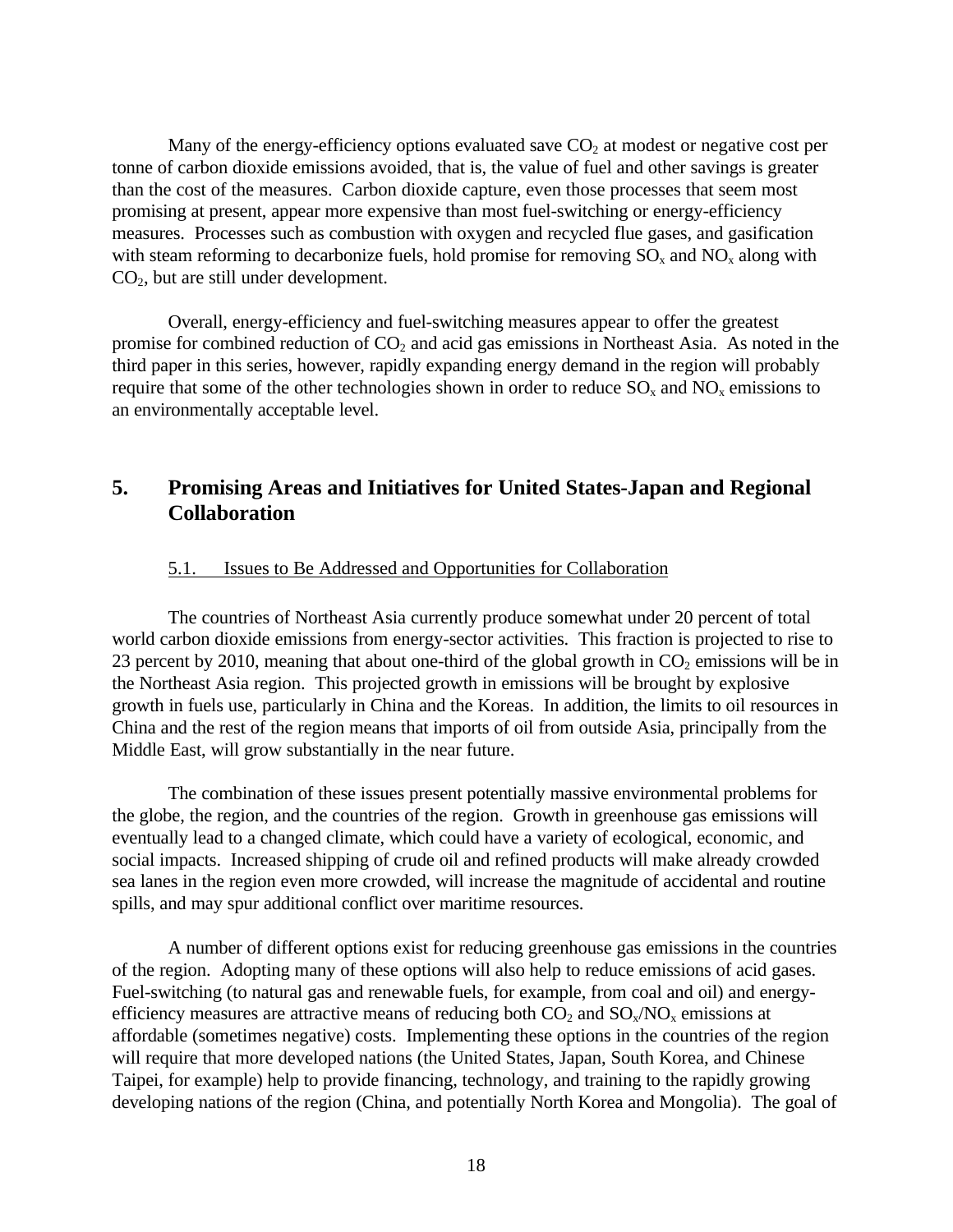this cooperation should be to assist the developing nations in building their energy sector "right the first time", that is, in an environmentally sustainable fashion. Some of the different possibilities for collaboration between the countries of the region are described below. The global and regional consequences of not providing assistance to the rapidly growing economies of the region in a timely fashion may come sooner or may come later, but are bound to be severe by virtually any measure.

# 5.2. Collaboration Opportunities

Several generic types of opportunities for regional collaboration to help address global environmental issues are listed below. In many instances, these overlap with collaboration strategies that would be useful in reducing acid gas emissions<sup>r</sup>.

# 5.2.1. Technology transfer

One of the key elements of implementation of fuel-switching and energy efficiency measures to reduce fossil fuel use and greenhouse gas emissions is technology transfer. At issue here are methods of transferring technologies from industrialized countries to the developing countries of the region. Applicable approaches to technology transfer include:

- **Promote Joint Ventures and Licensing Agreements**. Fuel-switching and energy-efficiency equipment could be met by domestic production through joint ventures and licensing agreements between governmental or private organizations in China and North Korea and foreign firms (especially, for Northeast Asia, South Korea, Japan, and the United States) with the necessary expertise to produce the needed equipment. For example, a wide variety of efficient industrial equipment and controls—including adjustable speed drives, higher-efficiency electric motors, and improved industrial boilers (including AFBC boilers)—have already been introduced to China through commercial channels and are being or will be manufactured there.
- **Provide Information and General Training to Government Officials**. Getting initiatives such as fuel-switching (particularly renewable resources) and energy efficiency programs off the ground in the developing countries of the region will be require the understanding and support of top government officials. Consequently, the advantages and local/international opportunities provided by the measures and technologies covered here must be impressed upon top officials, via study tours (for example, to existing installations elsewhere in the region), workshops and briefings. In each case, the participation of in-country counterpart organizations will help to reinforce the messages.
- **Provide Specific Information and Training to Local Actors**. Training of a very specific and practical nature must be provided to personnel at the local level. Examples here are factory energy plant managers, boiler operators in residential and commercial buildings, power plant and heating system operators, and new job classifications such as energy-efficiency and renewable energy equipment installers, energy auditors, and environmental officials. Specific training will also be

<u>.</u>

<sup>&</sup>lt;sup>r</sup> Descriptions of some of these strategies have been adapted from Von Hippel and Hayes, 1995.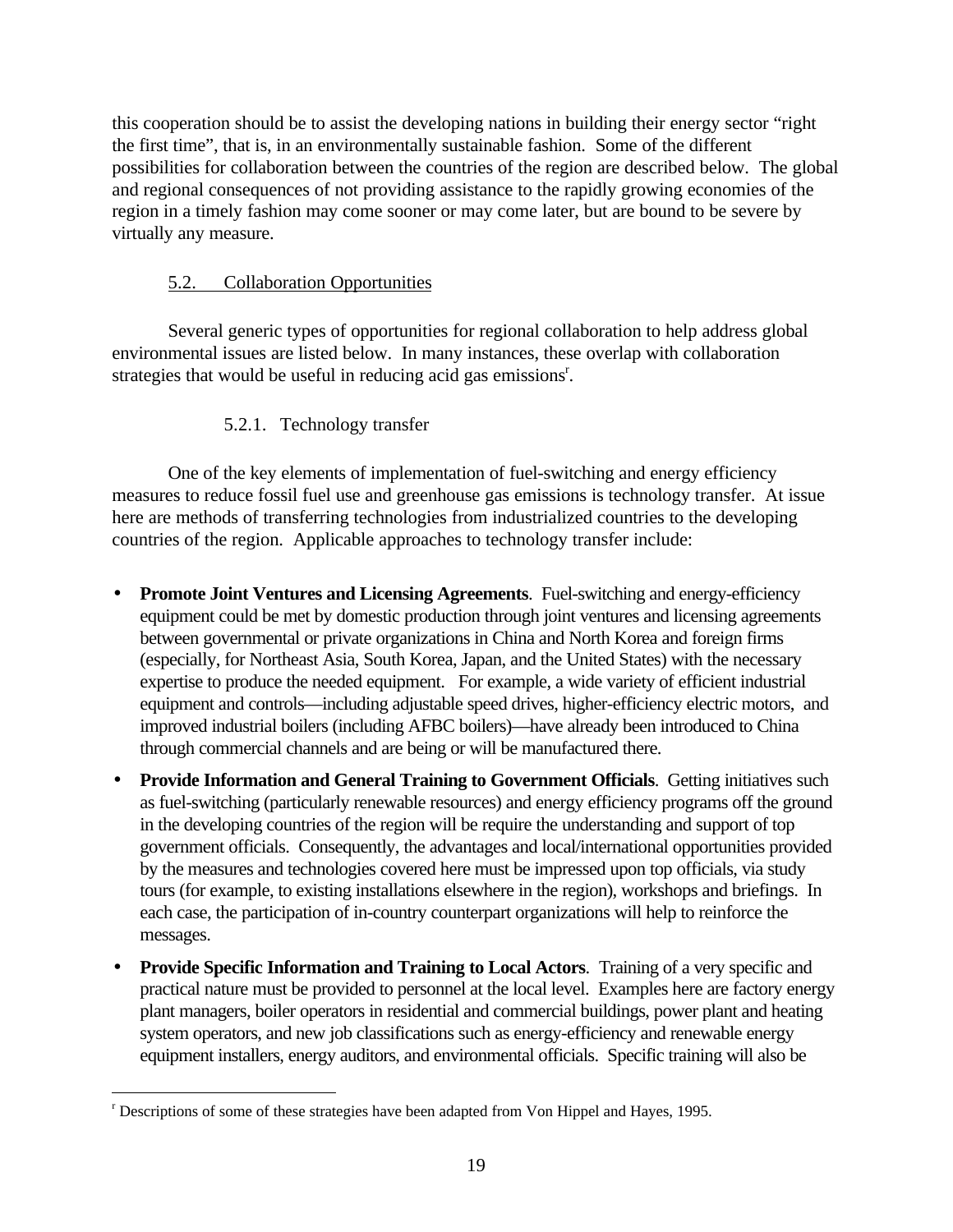needed to allow local personnel to install and maintain new technologies transferred from other countries.

- **Provide Funding for Demonstration Projects***.* As part of encouraging joint ventures and local manufacture, regional cooperation in the setting up and funding of key demonstration projects would help to catalyze the uptake of key technologies. Here, the developed-country governments could provide seed money and serve as liaisons between developing-country institutions and private actors (for both financing and technology transfer).
- **Support the Formation and Strengthening of Key Government Agencies.** Developedcountry organizations (both governmental and NGO) can help to set up and support agencies within the developing countries of the region to help institutionalize support for energy-efficiency, renewable technologies, and environmental management. This may include supporting officials in key parts of key ministries with training and information, providing (or providing assistance in obtaining) hardware and software to government laboratories, and assisting in the initial structuring and formation of agencies. Creating government agencies or corporations with their own budgets would signal a strong commitment to greenhouse gas emissions reduction on the part of the government, and would create a constituency within official circles for promoting environmentallysustainable development<sup>s</sup>. Developed countries could also provide seed money for pools of funds for energy efficiency and fuel-switching project that government ministries, sectors, and/or individual enterprises would compete for. This kind of competition would stimulate awareness of the potential, methods, and technologies for reducing fossil energy use (and thus reducing emissions of  $CO<sub>2</sub>$  and other GHGs) at all levels of government and private enterprise.

### 5.2.2. Planning assistance for development

In addition to catalyzing technology transfer, the developed countries of the region (and the United States) can assist developing countries by providing assistance to planners in government and private enterprises. This could include providing training, computer hardware and software, and information. Assistance is probably needed in a wide variety of disciplines, including urban planning, transport planning, energy planning (including supply infrastructure, end-use programs, and energy management), environmental restoration and conservation, pollution control, telecommunications, and industrial infrastructure. Assistance should focus on promotion of sustainable development within these disciplines, stressing especially the impacts of different plans on climate change, and vice versa.

### 5.2.3. Intra-regional planning for disaster prevention/response, and maintenance of ecosystems

Given the probable regional impacts of climate change, including increased frequency of storms and floods, regional coordination will be needed in planning for prevention of and response to natural disasters and major accidents, as well as to the maintenance of internationally-important

<sup>&</sup>lt;sup>8</sup>Bringing together a large number of relatively small-scale demand side projects under the umbrella of a single program, for example, may also go some way towards mitigating the bias towards large-scale projects.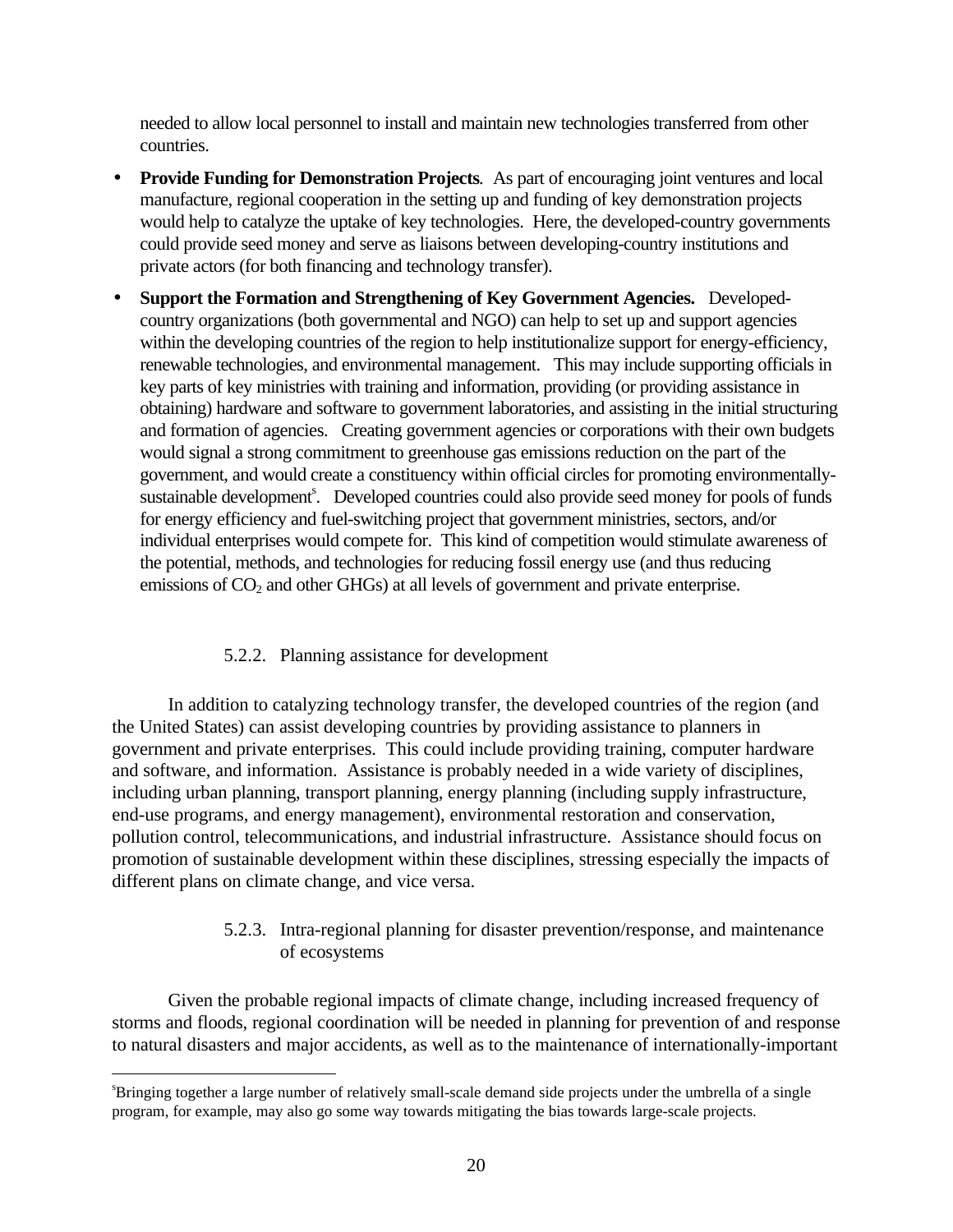ecosystems. Regional planning to prevent (or reduce the impact of) weather-related natural disasters would include coordination on water and soil management, including control of pollution of rivers and protection of watersheds against erosion. This coordination would necessarily include countries sharing land borders (such as North and South Korea, and North Korea, Russia, and China), but could also include countries such as Japan in advisory and helping roles. Coordinated planning is also needed to cope with disasters such as famines caused by drought or flood, major oil spills, or destructive storms.

The countries of the region share important marine ecosystems. The East Korean Sea/Sea of Japan is a prime example. These marine resources are depended upon for transport, food production, and environmental services (such as waste treatment) by several countries. Environmental pressure on these ecosystems will only increase as the impacts of climate change begin to manifest themselves, as energy and economic development in the region continues to meet the demands of an expanding human population. Protection of these ecosystems will necessarily require a coordinated effort by the countries of the region.

### 5.2.4. Agreements on trade policies

As imports of energy products to the region—particularly oil and oil products—expand, competition among fuel purchasers in the region for fuel contracts and transport facilities are likely to tighten. This means that regional coordination and trade agreements will likely need to be fashioned to assure the orderly sharing of resources such as sea lanes, and to ensure that all of the countries of the region have equal and open access to markets for imported fuels.

### 5.3. United States-Japan and Regional Initiatives to Help Mitigate the Impacts of Expanded Fuels Use in Northeast Asia

There is a strong overlap between initiatives helpful in curbing acid gas emissions and those needed to help reduce future emissions of greenhouse gases. Potential starting points for U.S.-Japan and regional collaboration and coordination in reducing the global and regional impacts of energy sector development in Northeast Asia might include:

• **Create a clearinghouse for summary and detailed information on GHG reduction measures**. Such a clearinghouse would provide access to up-to-date information on energyefficiency, fuel switching, carbon capture, and other technologies and measures for reducing the impacts of expanded consumption of energy services. The information supplied would ideally include the costs, benefits, advantages, disadvantages, supplier contacts, and references to existing experience in the region with various measures and technologies. The U.S. and Japan (as well as other regional governments) could support the formation of such a clearinghouse, perhaps under the structure already set up by the APEC Energy Working Group for energy modeling activities. This effort should build on the substantial body of information already available. The clearinghouse could also augment other sources of support, software, and guidance for more detailed country- (or sub-country-) level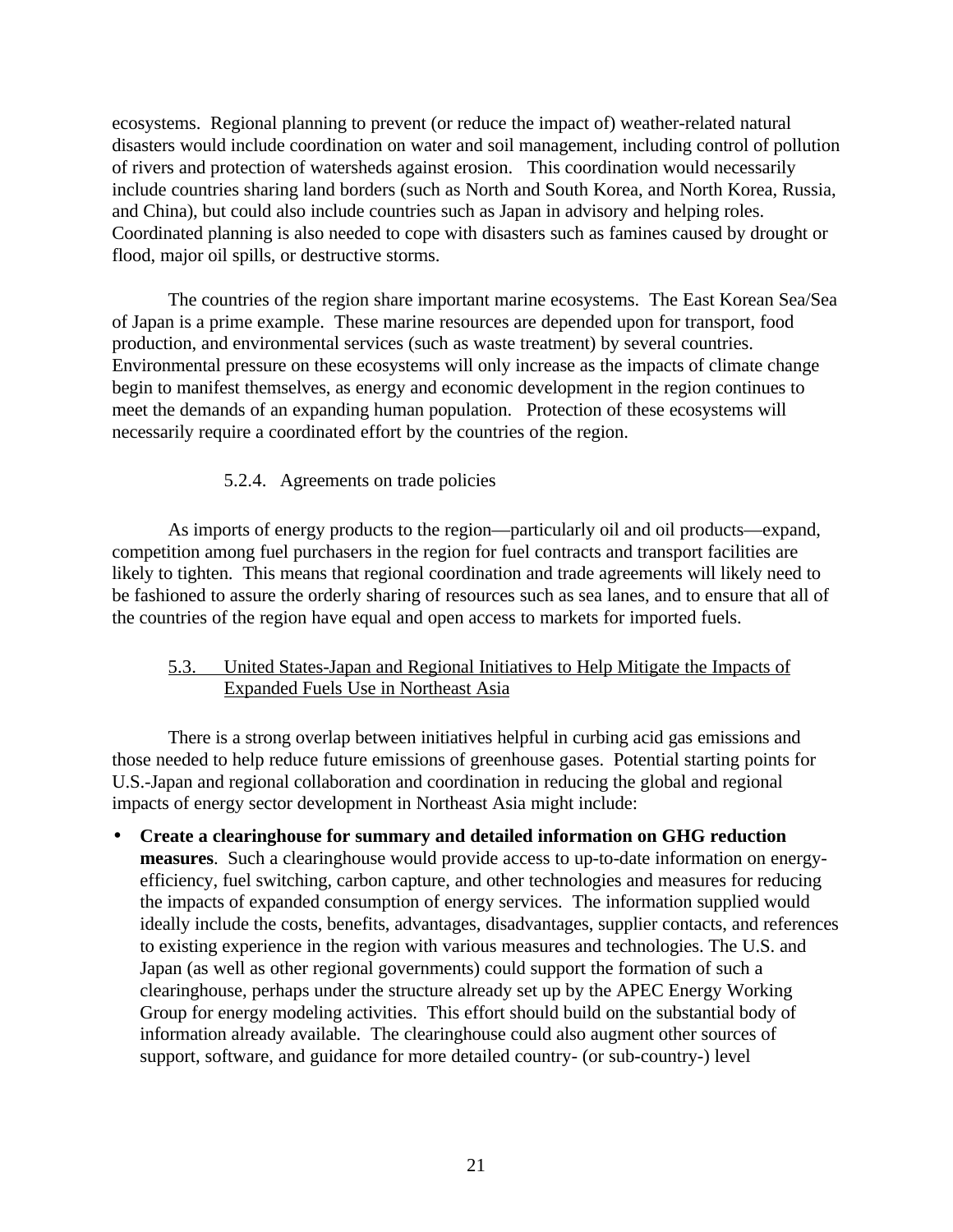assessments of opportunities for mitigation of greenhouse gas emissions and preparation of climate change adaptation studies<sup>t</sup>.

- **Create (or strengthen) a trade liaison to promote the transfer of appropriate technologies**. The U.S. and Japan could set up a specific trade office designed to facilitate the process of linking firms with emissions reduction technologies to sell or license with firms and other organizations in the region that need the technologies. The liaison office could help to provide contact information, translation, dispute mediation, and assistance in obtaining financing to potential trading partners. There is no particular reason why the same office could not handle technologies for acid gas emissions reduction, technologies to reduce GHG emissions, and the considerable range of technologies that accomplish both goals.
- **Lead by example**. Developing countries in the region are unlikely to adopt stringent and advanced energy-efficiency measures or invest in a substantial portfolio of renewable energy technologies unless the United States and Japan do the same. Promptly deciding on and successfully achieving their own stringent, enforceable national goals for emissions reduction would be one of the best levers that the and Japan can use in encouraging China and the Koreas to put a maximum effort into continuing their development in an environmentally sustainable manner.
- **Promote and assist in applications that demonstrate promising technologies**. This could include (but should not be limited to) participation in Joint Implementation (JI) projects, and in providing the equipment and expertise necessary to corroborate the net emissions reduction or carbon sequestration impacts of JI and GEF (Global Environment Facility) projects.
- **Strengthen support for basic and applied research on energy efficiency and renewable technologies**. The United States (especially) and Japan should increase funding for research and development on the most attractive/promising methods for GHG emissions reduction, including collaborative research activities that involve (and train scientists from) other countries in the region.

# 5.4. Selected Ongoing Joint Implementation Initiatives, and United States and Japanese Policies on GHG Emissions Targets

A great variety of different national and international organizations have been created to address the many issues of climate change, including setting up international agreements to reduce GHG emissions and mechanisms for cooperation and technology transfer between countries. At present, the Framework Convention on Climate Change (FCCC), drafted for the 1992 "Earth Summit" held in Rio de Janeiro, Brazil, has been signed by 165 countries, and has been ratified by all of the countries of the region<sup>36</sup>. Two Conferences of Parties (COP) to the FCCC have been held to try and reach agreement on international approaches to combat climate change. Although

<u>.</u>

<sup>&</sup>lt;sup>t</sup> Examples of existing GHG mitigation assistance include the United States Country Studies program, the countrylevel work of the UNEP (United Nations Environment Programme) Collaborating Centre on Climate Change, the UNDP (United Nations Development Programme) ALGAS ("Development Of Least-Cost Greenhouse Gas Emission Reduction Plans In Asia") project, and bilateral initiatives by the U.S. Agency for International Development and others.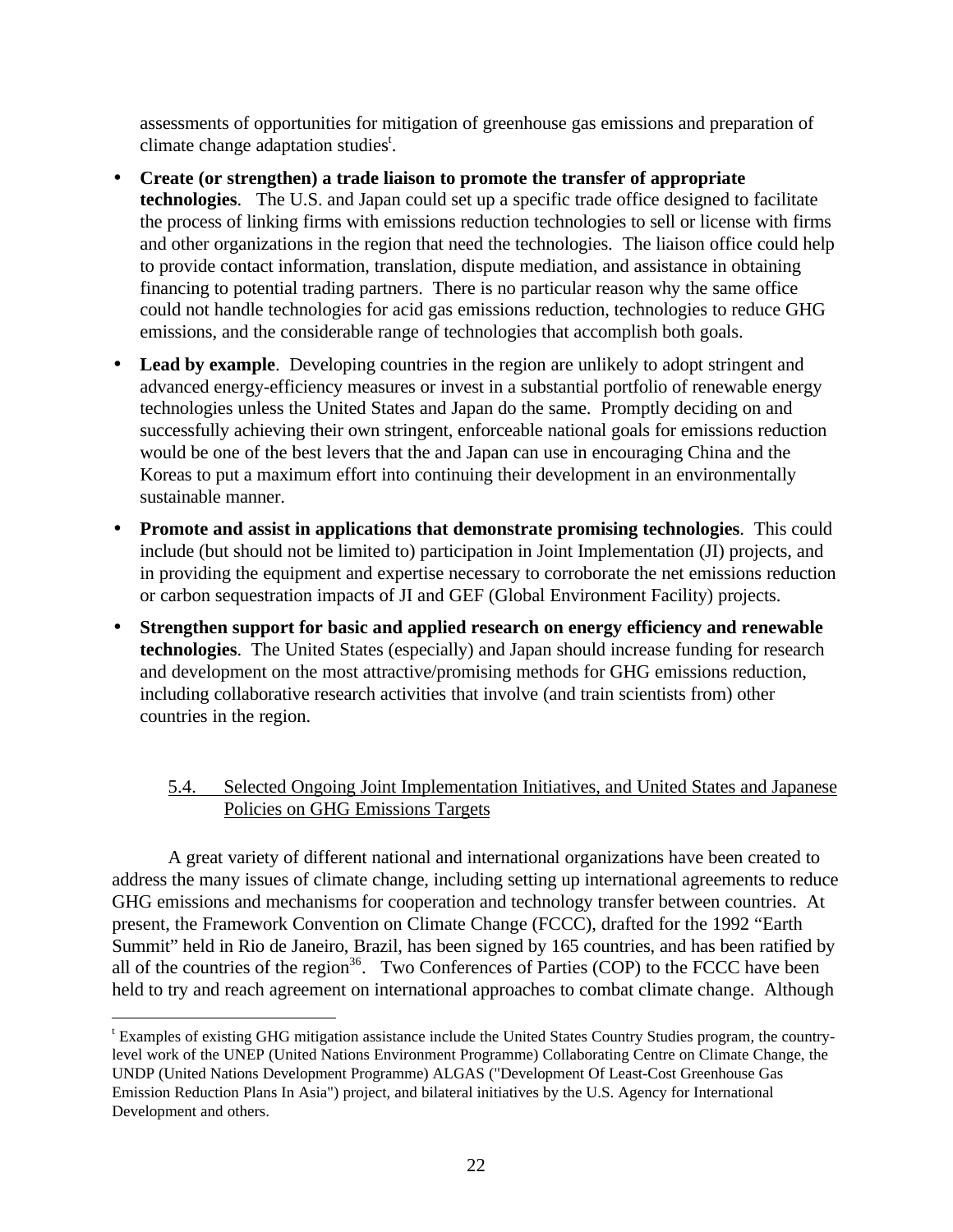the parties to the FCCC have agreed to prepare greenhouse gas emissions inventories, and to study (on a country-by-country basis) ways in which GHG emissions can be reduced, no binding agreements on emissions reduction have been reached.

One form of international cooperation on climate change now under trial in a "pilot phase" is "Joint Implementation", or JI. Under JI, countries can invest in GHG emissions reduction measures in other countries, and take credit for portions of the avoided emissions. This process has been generally favored by industrialized countries as a way promoting the reduction of GHG emissions in a globally cost-effective manner, but has been viewed with some skepticism by some developing nations, who tend to see it as a tool that allows industrialized countries to postpone needed changes in their own consumption patterns. The concept of JI has been internationally accepted for a pilot phase until the year 2000.

Japan has an active program of Joint Implementation. Japan's industrial-sector JI investment project are approved through the Ministry of Trade and Industry (MITI), proposals initiated by NGOs are approved through the Environment Agency, and investments in forestry projects are approved through the Ministry of Agriculture, Forestry, and Fisheries. In all, 11 projects have been approved in the first round of the AIJ Japan program. Of these, ten are in other countries in Asia, and two are in the Northeast Asia region: "Energy conservation for coal in China's coal industry" and "Efficiency improvements for small-scale coal boilers in China". The United States currently has no approved JI projects in China, but has a reforestation project and a fugitive gas (methane) capture project in Russia $3^7$ .

A second major international funding mechanism for climate change mitigation activities is the Global Environment Facility (GEF). The GEF (among other activities) provides grants (through UNDP) and loans (through the World Bank) to finance activities designed to reduce GHG emissions in developing countries and in economies in transition. GEF projects in China include "Efficient Industrial Boilers", and "Promoting Methane Recovery and Utilization from Mixed Municipal Refuse".

The United States government, in a recent change of policy, has announced its support for a binding global agreement to reduce GHG emissions from industrialized nations, but has not yet specified either a specific target or timetable for emissions reduction. The United States position leaves it up to individual countries as to how targets would be met. In a statement in July, United States Undersecretary Timothy Wirth stated that the United States would press for an agreement on GHG reductions by the end of  $1997^{38}$ .

The current Japanese position on emissions reduction targets is similar to that of the United States. While having in principal accepted the need for industrialized countries to limit GHG emissions, Japan has not endorsed a specific goal or date for emissions reduction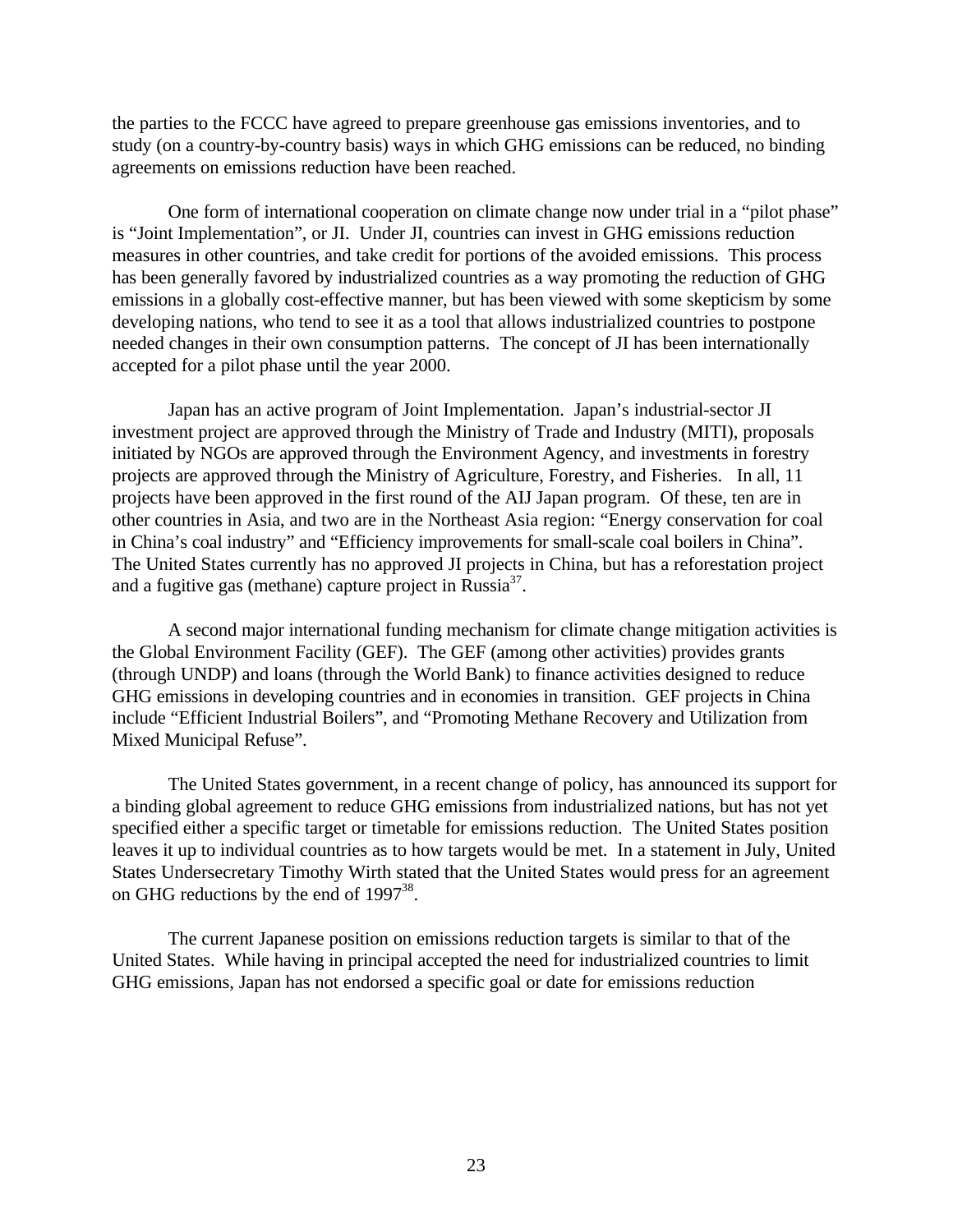# **ENDNOTES**

 $\overline{a}$ 

<sup>1</sup> British Petroleum Co., World Energy Statistics. Electronic version, spreadsheet "fuelcons.wks". British Petroleum Co., London, UK. 1996.

<sup>2</sup> United Nations, 1992 Energy Statistics Yearbook. United Nations, New York, NY, USA. 1994.

<sup>3</sup> Von Hippel, D., and P. Hayes, The Prospects for Energy Efficiency Improvements in the Democratic People's Republic of Korea: Evaluating and Exploring the Options. Nautilus Institute Report, Nautilus Institute for Security and Sustainable Development, Berkeley, California, USA. 1995.

<sup>4</sup> Sinton, J., editor, *China Energy Databook 1996 Edition, Revised January 1996*. Lawrence Berkeley National Laboratory, University of California, Berkeley, California, USA. LBL-32822.Rev.3. UC-900. 1996.

<sup>5</sup> Korea Energy Economics Institute (KEEI), Yearbook of Energy Statistics, 1996. KEEI, Seoul, ROK. 1996.

<sup>6</sup> Ministry of International Trade and Industry/Agency of Natural Resources and Energy (MITI/ANRE), *Energy in* Japan, Facts and Figures. MITI, Tokyo, Japan. May, 1995. 7 Von Hippel and Hayes, 1995, ibid.

<sup>8</sup> Population figures from United Nations, Statistical Yearbook for Asia and the Pacific, 1994. UN Economic and Social Commission for Asia and the Pacific (UN-ESCAP), Bangkok, Thailand. 1995.

<sup>9</sup> US Department of Energy, Energy Information Administration (US DOE EIA), International Energy Outlook, 1996. US DOE, Washington, D.C., USA. 1996; Korea Energy Economics Institute (KEEI), [Energy Scenarios to 2030--Document in Korean]. KEEI, Seoul, ROK. November, 1994; Fujime, K., "Long-Term Energy Supply/Demand Outlook for Asia APEC Nations". Energy in Japan, January 1996. The Institute of Energy Economics, Japan (IEEJ), Bimonthly Report No. 137. 1996; Fesharaki, F., A.L. Clark, and D. Intarapravich, editors, Pacific Energy Outlook: Strategies and Policy Imperatives to 2010. East-West Center Program on Resources: Energy and Minerals. East-West Center, Honolulu, HI, USA. March, 1995; RAINS-Asia Software; Working Group on Energy Strategies and Technologies of The China Council for International Cooperation on Environment and Development (CCICED), Alternative Energy Strategy Scenarios for China. Prepared by the Institute for Techno-Economics and Energy Systems Analysis (ITEESA), Tsinghua University, Beijing, and China Integrated Resource Planning Promotion Network (IRPPN) International Energy Initiative (IEI). Beijing, China. April, 1996; The World Bank, China: Issues and Options in Greenhouse Gas Control, Summary Report. The World Bank, Industry and Energy Division, Washington, D.C., USA. December, 1994.  $10$  Fujime, K. (1996), ibid; and Fesharaki et al (1995), ibid.

<sup>11</sup>Intergovernmental Panel on Climate Change (IPCC), Climate Change 1995: The Science of Climate Change, Contribution of Working Group I to the Second Assessment Report of the Intergovernmental Panel on Climate Change. Published for the IPCC by Cambridge University Press, New York, NY, USA. 1996.

 $\frac{12}{12}$  Fujime, 1996, ibid.

<sup>13</sup> Fesharaki et al, 1995, ibid.

<sup>14</sup> From Lazarus, M., and D. Von Hippel, A Guide to Environmental Analysis for Energy Planners. Stockholm Environment Institute—Boston (SEI-B) Report, SEI-B, Boston, MA, USA. 1995. Original source, Source: M.H. Katsouros, Chapter 5 in Hollander, J.M., Editor, The Energy-Environment Connection. Island Press, Washington, D.C., USA. 1992.

<sup>15</sup> Valencia, M.J., "Northeast Asian Marine Environmental Quality and Living Resources: Transnational Issues for Sustainable Development". In The Role of Science and Technology in Promoting Environmentally Sustainable Development, Proceedings of the Science and Technology Policy Institute and United Nations University Joint Seminar, Seoul, Korea, June 13 - 15, 1995.

<sup>16</sup> Valencia, M.J., and J.P. Dorian, "Multilateral Cooperation in Northeast Asia's Energy Sector: Possibilities and Problems". Prepared for Energy Workshop of Northeast Asia Cooperation Dialogue V, sponsored by the Institute of Foreign Affairs and National Security, Seoul, ROK. September 11-12, 1996.

<sup>17</sup> For example, Chapters 6 through 10 in Intergovernmental Panel on Climate Change (IPCC), Climate Change 1995: The Science of Climate Change, Contribution of Working Group I to the Second Assessment Report of the Intergovernmental Panel on Climate Change; Chapters 1 through 12 in, Climate Change 1995: Impacts,

Adaptations, and Mitigation of Climate Change: Scientific-Technical Analyses, Contribution of Working Group II to the Second Assessment Report of the Intergovernmental Panel on Climate Change; and Chapters 6 to 10 in Climate Change 1995: Economic and Social Dimensions of Climate Change, Contribution of Working Group III to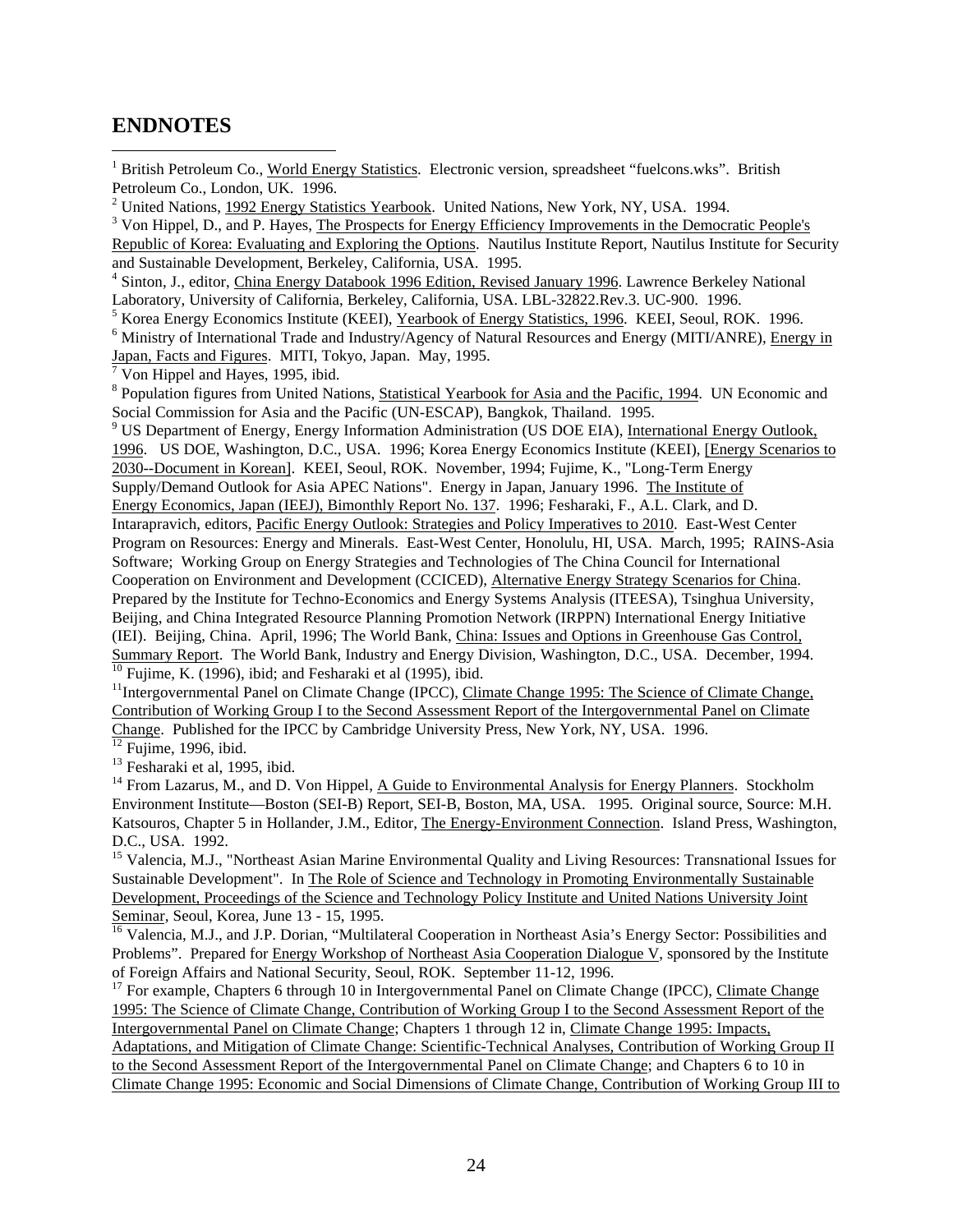the Second Assessment Report of the Intergovernmental Panel on Climate Change. All three volumes were published for the IPCC by Cambridge University Press, New York, NY, USA. 1996.

<sup>18</sup> Von Hippel, D.F., "Climate Change and Associated Sea Level Rise: Potential Impacts, Resources, and Policy". In The Role of Science and Technology in Promoting Environmentally Sustainable Development, Proceedings of the Science and Technology Policy Institute and United Nations University Joint Seminar, Seoul, Korea, June 13 - 15, 1995.

<sup>19</sup> Kattenberg, A., et al, "Climate Models – Projections of Future Climate". Chapter 6 in Intergovernmental Panel on Climate Change (IPCC), Climate Change 1995: The Science of Climate Change, Contribution of Working Group I to the Second Assessment Report of the Intergovernmental Panel on Climate Change. Published for the IPCC by Cambridge University Press, New York, NY, USA. 1996.

<sup>20</sup> Haq, Bilal U., Sea Level Rise and Coastal Subsidence: Rates and Threats. Land, Water and Natural Habitats Division, Environment Department, The World Bank, Washington D.C., USA. October 1994.

<sup>21</sup> Warrick, R.A., et al, "Changes in Sea Level". Chapter 7 in Intergovernmental Panel on Climate Change (IPCC), Climate Change 1995: The Science of Climate Change, Contribution of Working Group I to the Second Assessment Report of the Intergovernmental Panel on Climate Change. Published for the IPCC by Cambridge University Press, New York, NY, USA. 1996.

<sup>22</sup> The World Bank, China: Issues and Options in Greenhouse Gas Control, Potential Impacts of Climate Change on China. Subreport Number 9. The World Bank, Industry and Energy Division, Washington, D.C., USA. December, 1994.

<sup>23</sup> Nicholls, R.J., "Synthesis of Vulnerability Analysis Studies", in Proceedings of WORLD COAST '93, Coastal Zone Management Centre, Rijkswaterstaat, The Netherlands. April, 1994.

 $24$  Kattenberg, A., et al, 1996, ibid.

 $\overline{a}$ 

<sup>25</sup> The World Bank, China: Issues and Options in Greenhouse Gas Control, Potential Impacts of Climate Change on China. Subreport Number 9. The World Bank, Industry and Energy Division, Washington, D.C., USA. December, 1994.

<sup>26</sup> Topping, John C. Jr.; Quershi, Ata and Samuel A. Sherer. Implications of Climate Change for the Asian Pacific Region, Nagoya, Japan: Japan Environment Agency, December 1990. Page 11.

<sup>27</sup> Dr. Ata Aureshi, ed. Second Asia Pacific Seminar on Climate Change. Bangkok: Japan Environment Agency and Asian Development Bank, 29-31 March 1993.

<sup>28</sup> Dr. Ata Aureshi, ed. Second Asia Pacific Seminar on Climate Change. Bangkok: Japan Environment Agency and Asian Development Bank, 29-31 March 1993. "Latest Findings and Current Work of the Intergovernmental Panel on Climate Change", B. Callander, page 43.

<sup>29</sup> Tavoulareas, E.S., and J-P. Charpentier, Clean Coal Technologies for Developing Countries. World Bank Technical Paper Number 286, The World Bank, Washington D.C., USA. 1995.

<sup>30</sup> Blok, K., C.A. Hendriks, and W.C. Turkenburg, "The Role of Carbon Dioxide Removal in the Reduction of the Greenhouse Effect". In Organization for Economic Co-operation and Development/International Energy Agency (OECD/IEA), Energy Technologies for Reducing Emissions of Greenhouse Gases, Volume 2. OECD/IEA, Paris, France, 1989.

<sup>31</sup> Ishitani, H., and T.B. Johansson, Editors, "Energy Supply Mitigation Options". Chapter 19 in Climate Change 1995: Impacts, Adaptations and Mitigation of Climate Change: Scientific-Technical Analyses. Published for the Intergovernmental Panel on Climate Change (IPCC) by Cambridge University Press, New York, NY, USA. 1996.

<sup>32</sup> Wolsky, A.M., and C. Brooks, "Recovering CO2 from Large Stationary Combustors". In Organization for Economic Co-operation and Development/International Energy Agency (OECD/IEA), Energy Technologies for Reducing Emissions of Greenhouse Gases, Volume 2. OECD/IEA, Paris, France, 1989.

<sup>33</sup> Ishitani, H., and T.B. Johansson, 1996, ibid.

<sup>34</sup> Von Hippel, D.F., An Analysis of an Ethanol-Producing Solar Bioconversion System Using the Microalga Dunaliella as the Biomass Crop. Doctoral Dissertation, University of California/Berkeley Energy and Resources Group. 1987.

<sup>35</sup> Ishitani, H., and T.B. Johansson, 1996, ibid.

<sup>36</sup> United Nations Climate Change Convention Secretariat, UNEP/WMO (World Meteorological Organization) IPCC, and the UNEP/WMO Information Unit on Climate Change (IUCC), United Nations Climate Change Bulletin, 1<sup>st</sup> Quarter, 1995.